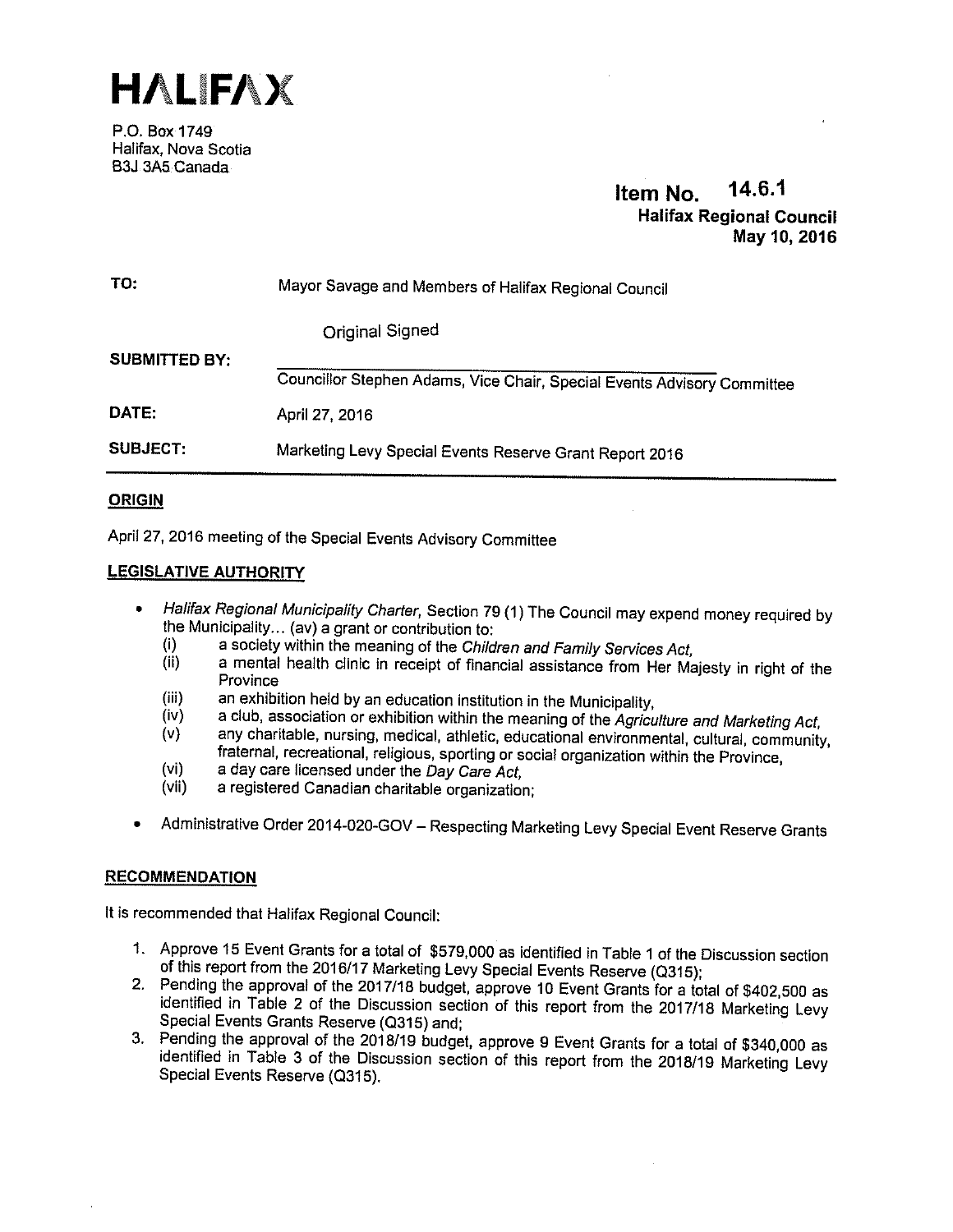#### **BACKGROUND**

A staff recommendation report dated April 20, 2016 entitled Marketing Levy Special Event Reserve Grant<br>Report (attachment 1) was before the Special Events Advisory Committee at their meeting on April 27,<br>2016.

## **DISCUSSION**

The Special Events Advisory Committee reviewed the information provided by staff for each event grant request, which included the estimated budget, attendance (within and outside of HRM), room nights, and STEAM results. The Committee discussed each application and considered similarities between events<br>and the grant amounts received in 2015/16. The Committee recommended that the grant amounts proposed by staff for the following events be reduced: Epic Dartmouth, Hal-Con, Cheer Expo, Maritime<br>Race Weekend, Atlantic Film Festival, Halifax International Busker Festival, and Halifax Jazz Festival.

The Committee also recommended changes to the categorization of events; specifically, that the Maritime<br>Race Weekend be moved from the category of Tourism Events to the category of Emerging Events and<br>that SEDMHA be moved changes are possible within the guidelines of Administrative Order 2014-020-GOV.

<sup>A</sup> comparison between the staff recommended amounts and categories and the Special Events Advisory Committee recommended amounts and categories can be found in Attachment <sup>2</sup> of this report.

The Committee reviewed the applications that were ineligible to receive funding and recommended an exception for the Aileen Meagher Track Classic in the form of <sup>a</sup> one-year event grant of \$10,000 for 2016/1 7.

| Table 1 - Recommended Grant Awards for 2016/17 - MLSER (Q315) |                              |  |  |
|---------------------------------------------------------------|------------------------------|--|--|
| <b>Emerging Events</b>                                        | <b>Proposed Award Amount</b> |  |  |
| <b>Groundswell Music Festival</b>                             | \$14,000                     |  |  |
| Maritime Race Weekend                                         | \$15,000                     |  |  |
| Total                                                         | \$29,000                     |  |  |
| <b>Tourism Events</b>                                         |                              |  |  |
| CIS Final 8 Men's Basketball Championship 2017                | \$39,000                     |  |  |
| Epic Dartmouth                                                | \$39,000                     |  |  |
| Hal-Con                                                       | \$39,000                     |  |  |
| Cheer Expo                                                    | \$30,000                     |  |  |
| <b>SEDMHA</b>                                                 | \$35,000                     |  |  |
| Total                                                         | \$182,000                    |  |  |
| <b>Signature Events</b>                                       |                              |  |  |
| <b>Atlantic Film Festival</b>                                 | \$40,000                     |  |  |
| <b>Blue Nose Marathon</b>                                     | \$60,000                     |  |  |
| Halifax International Busker Festival                         | \$50,000                     |  |  |
| <b>Halifax Comedy Fest</b>                                    | \$23,000                     |  |  |
| <b>Halifax Jazz Festival</b>                                  | \$45,000                     |  |  |
| Halifax Pop Explosion                                         | \$40,000                     |  |  |
| Royal Nova Scotia International Tattoo                        | \$100,000                    |  |  |
| Total                                                         | \$358,000                    |  |  |
| <b>Ineligible Events</b>                                      |                              |  |  |
| Aileen Meagher                                                | \$10,000                     |  |  |
|                                                               |                              |  |  |
| <b>Total 2016/17 MLSER Events</b><br>\$579,000                |                              |  |  |

The grant categories and amounts recommended by the Special Events Advisory Committee are outlined<br>in the following tables: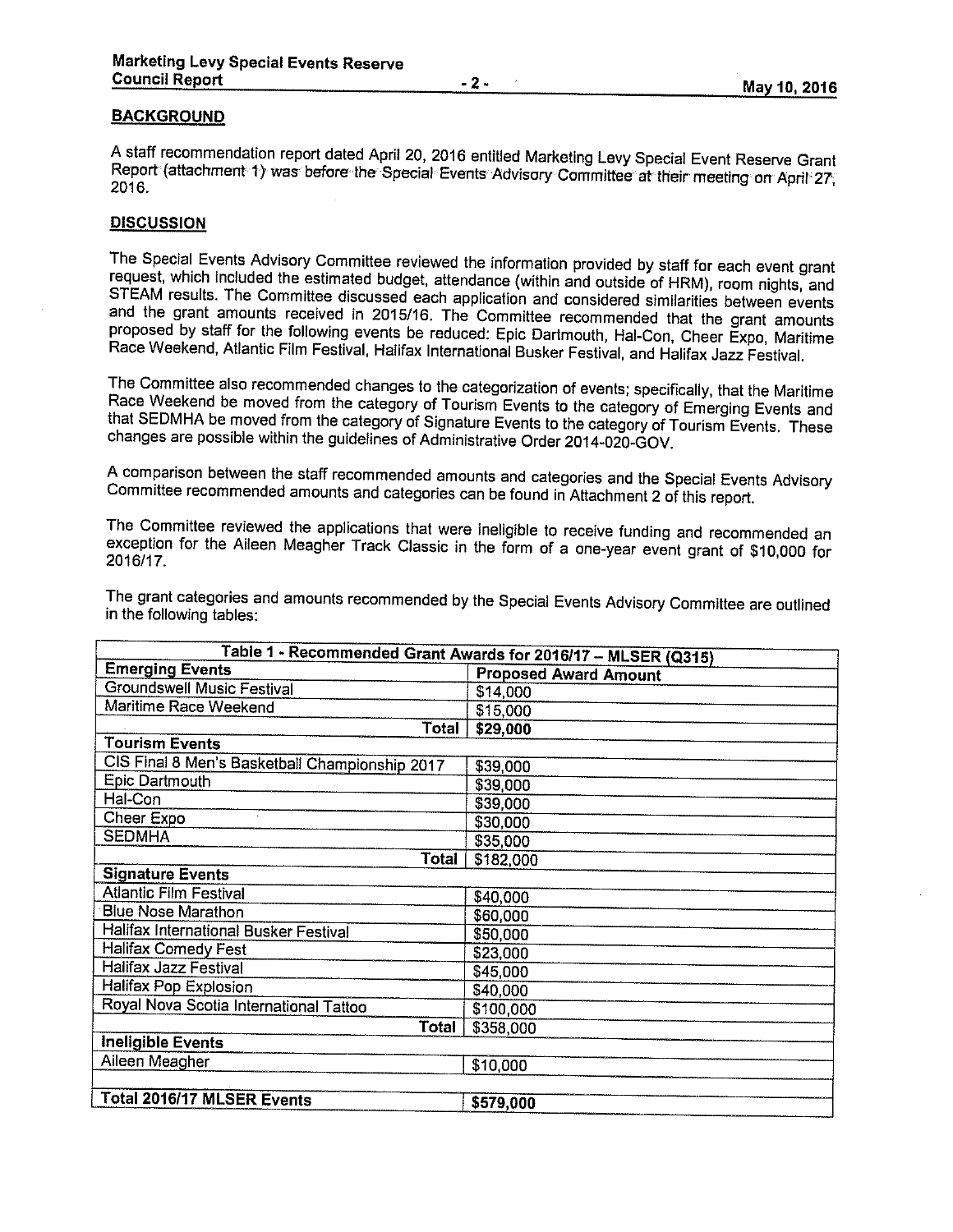|  | May 10, 2016 |
|--|--------------|
|  |              |

| Table 2 - Recommended Grant Awards for 2017/18 - MLSER (Q315) |                              |  |  |  |
|---------------------------------------------------------------|------------------------------|--|--|--|
| <b>Emerging Events</b>                                        | <b>Proposed Award Amount</b> |  |  |  |
| <b>Groundswell Music Festival</b>                             | \$14,000                     |  |  |  |
| Maritime Race Weekend                                         | \$15,000                     |  |  |  |
| Total                                                         | \$29,000                     |  |  |  |
| <b>Tourism Events</b>                                         |                              |  |  |  |
| CIS Final 8 Men's Basketball Championship 2017                | \$39,000                     |  |  |  |
| Total                                                         | \$39,000                     |  |  |  |
| <b>Signature Events</b>                                       |                              |  |  |  |
| <b>Atlantic Film Festival</b>                                 | \$40,000                     |  |  |  |
| <b>Blue Nose Marathon</b>                                     | \$43,500                     |  |  |  |
| Halifax International Busker Festival                         | \$50,000                     |  |  |  |
| <b>Halifax Comedy Fest</b>                                    | \$23,000                     |  |  |  |
| <b>Halifax Jazz Festival</b>                                  | \$45,000                     |  |  |  |
| Halifax Pop Explosion                                         | \$36,000                     |  |  |  |
| Royal Nova Scotia International Tattoo                        | \$97,000                     |  |  |  |
| Total                                                         | \$334,500                    |  |  |  |
| <b>Total 2017/18 MLSER Events</b><br>\$402,500                |                              |  |  |  |

| Table 3 - Recommended Grant Awards for 2018/19 - MLSER (Q315) |           |  |  |  |
|---------------------------------------------------------------|-----------|--|--|--|
| <b>Emerging Events</b><br><b>Proposed Award Amount</b>        |           |  |  |  |
| Groundswell Music Festival                                    | \$14,000  |  |  |  |
| Maritime Race Weekend                                         | \$15,000  |  |  |  |
| Total                                                         | \$29,000  |  |  |  |
| <b>Signature Events</b>                                       |           |  |  |  |
| <b>Atlantic Film Festival</b>                                 | \$40,000  |  |  |  |
| <b>Blue Nose Marathon</b>                                     | \$27,000  |  |  |  |
| Halifax International Busker Festival                         | \$50,000  |  |  |  |
| <b>Halifax Comedy Fest</b>                                    | \$23,000  |  |  |  |
| <b>Halifax Jazz Festival</b>                                  | \$45,000  |  |  |  |
| Halifax Pop Explosion                                         | \$32,000  |  |  |  |
| Royal Nova Scotia International Tattoo                        | \$94,000  |  |  |  |
| Total                                                         | \$311,000 |  |  |  |
| Total 2018/19 MLSER Events<br>\$340,000                       |           |  |  |  |

# FINANCIAL IMPLICATIONS

All recommendations are subject to availability of MLSER reserve funds and approval of the 2017/18 and 2018/19 budgets. All applicants do not have any outstanding monies owed to the Municipality. The \$400,000 allocation as

 $\ddot{\phantom{1}}$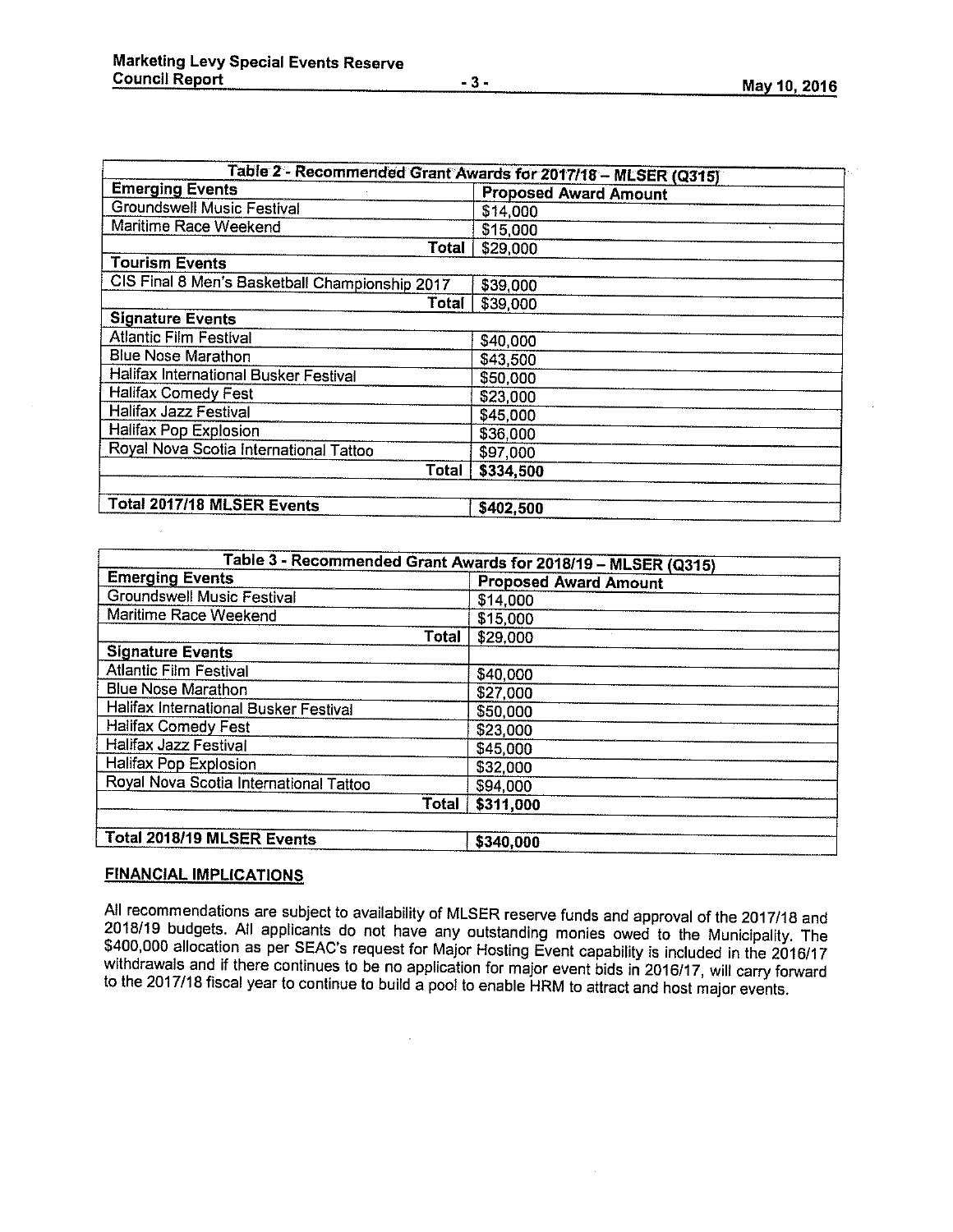# Budget Summary Special Events Reserve, 0315

| Projected net available balance, March 31/16<br>Budgeted 2016/17 contributions + interest<br>Net Available |                          | 218,421<br>S.<br>\$1,201,237<br>\$1,419,658 |
|------------------------------------------------------------------------------------------------------------|--------------------------|---------------------------------------------|
| Approved total withdrawal for events<br>Allocations to events to date and per                              | \$1,277,800              |                                             |
| Recommendations<br>Unallocated<br>Projected reserve balance if no further allocations from approved        | \$(979,000)<br>\$298,800 | \$ (979,000)                                |
| 2016/17 withdrawal                                                                                         |                          | \$440,658                                   |

| <b>Events Funding</b>             |         |                    |
|-----------------------------------|---------|--------------------|
|                                   |         | Available in 16/17 |
| Council approved total withdrawal |         | 1,277,800          |
| <b>Major Hosting</b>              | 400,000 | 877,800            |
| Per recommendations:              |         |                    |
| <b>Emerging Events</b>            | 29,000  | 848,800            |
| <b>Tourism Events</b>             | 182,000 | 666,800            |
| <b>Signature Events</b>           | 358,000 | 308,800            |
| Ineligible One Time:              |         |                    |
| Aileen Meagher                    | 10,000  | 298,800            |
|                                   | 579,000 |                    |
| <b>Total allocations</b>          | 979,000 |                    |

# Q315 – Special Events Marketing Levy Reserve (October 23, 2001, last updated February 3, 2015)<br>Funded by a transfer of 40% of the Provincial Hotel Sales Tax (Marketing Levy).<br>This reserve is to be used to provide funding t

tourism events that create significant economic impacts, promote Halifax as a multi-experiential event<br>destination, and attract tourists to HRM for multiple day visits. These large scale events are typically national or international in caliber and support tourism and economic development in the Municipality. does not negatively impact current operational plans, and is part of the approved 2016 withdrawals from the reserve.

## RISK CONSIDERATION

There are no significant risks associated with the recommendations in this Report. The risks considered rate Low.

#### COMMUNITY ENGAGEMENT

The Special Events Advisory Committee is comprised of three (3) elected members from one of each of the three Community Councils and six (6) members of the public from local business and tourism professional agencies.

# ENVIRONMENTAL IMPLICATIONS

None identified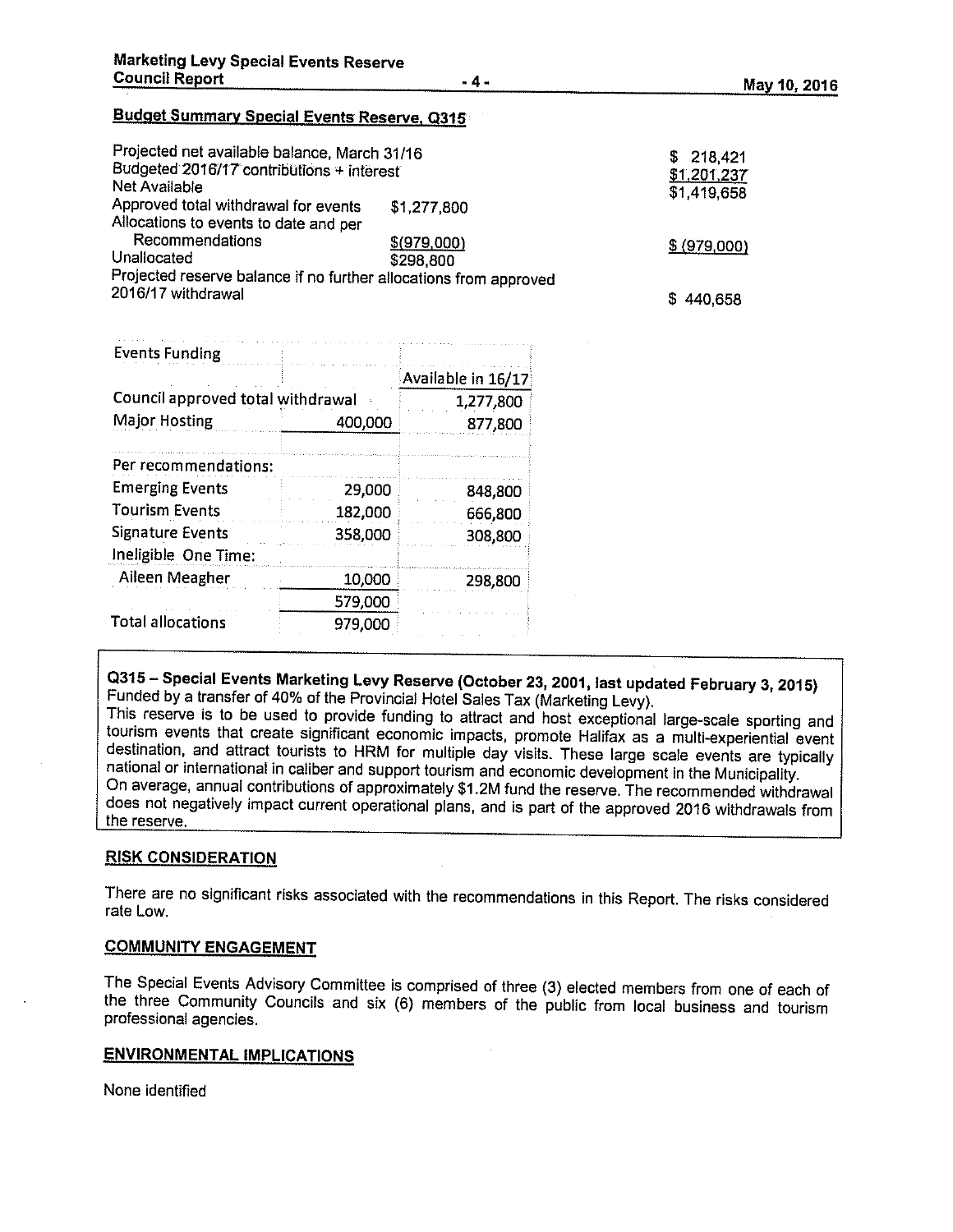## **ALTERNATIVES**

Alternative 1: Halifax Regional Council may choose to increase or reduce the amount of any event grant.

# **ATTACHMENTS**

- Attachment 1: Marketing Levy Special Events Reserve Grant Report 2016, Staff Recommendation Report dated April 20, 2016
- Attachment 2: Comparison between the staff recommended amounts and categories and the Special Events Advisory Committee recommended amounts and categories

A copy of this report can be obtained online at http://www.halifax.ca/council/agendasc/cagenda.php then choose the<br>appropriate meeting date, or by contacting the Office of the Municipal Clerk at 902.490.4210, or Fax 902.49

Report Prepared by: Cathy Collett, Legislative Assistant 902.490.6517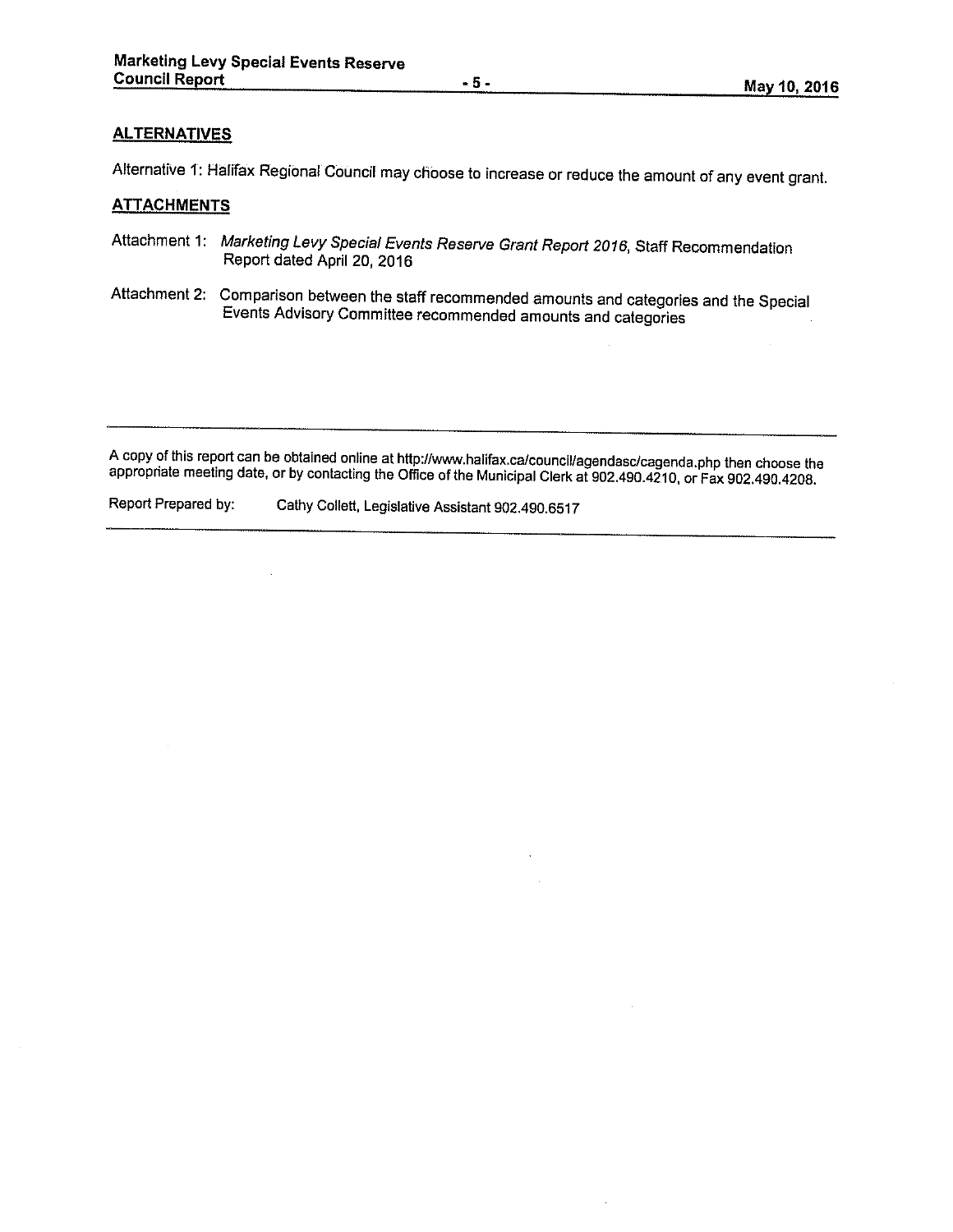

P.O. Box 1749 Halifax, Nova Scotia B3J 3A5 Canada

# Item No. Special Events Advisory Committee April 27, 2016

| TO: | Chair and Members of the Special Events Advisory Committee |
|-----|------------------------------------------------------------|
|-----|------------------------------------------------------------|

Original Signed

SUBMITTED BY:

F— Brad Anguish, Director, Parks & Recreation

**DATE:** April 20, 2016

# SUBJECT: Marketing Levy Special Events Reserve Grant Report <sup>2016</sup>

# ORIGIN

Applications received pursuant to Administrative Order Number 2014-020-GOV - Respecting Marketing Levy Special Event Reserve Grants

# LEGISLATIVE AUTHORITY

- • Halifax Regional Municipality Charter, Section <sup>79</sup> (1) The Council may expend money required by the Municipahty... (av) <sup>a</sup> grant or contribution to
	- (i) a society within the meaning of the Children and Family Services Act,

(ii) <sup>a</sup> mental health clinic in receipt of financial assistance from Her Majesty in right of the Province,

(iii) an exhibition held by an educational institution in the Municipality,

(iv) <sup>a</sup> club, association or exhibition within the meaning of the Agriculture and Marketing Act, (v) any charitable, nursing, medical, athletic, educational, environmental, cultural, community, fraternal, recreational, religious, sporting or social organization within the Province, (vi) <sup>a</sup> day care licensed under the Day Care Act,

(vii) a registered Canadian charitable organization;

•Administrative Order Number 2014-020-GOV - Respecting Marketing Levy Special Event Reserve **Grants** 

# **RECOMMENDATION**

It is recommended that the Special Events Advisory Committee recommend that Halifax Regional Council:

1. Approve <sup>14</sup> Event Grants for <sup>a</sup> total of \$641,500 as identified in Table <sup>2</sup> from the 2016/17 Marketing Levy Special Events Reserve (Q315);

.....Recommendation continued on Page 2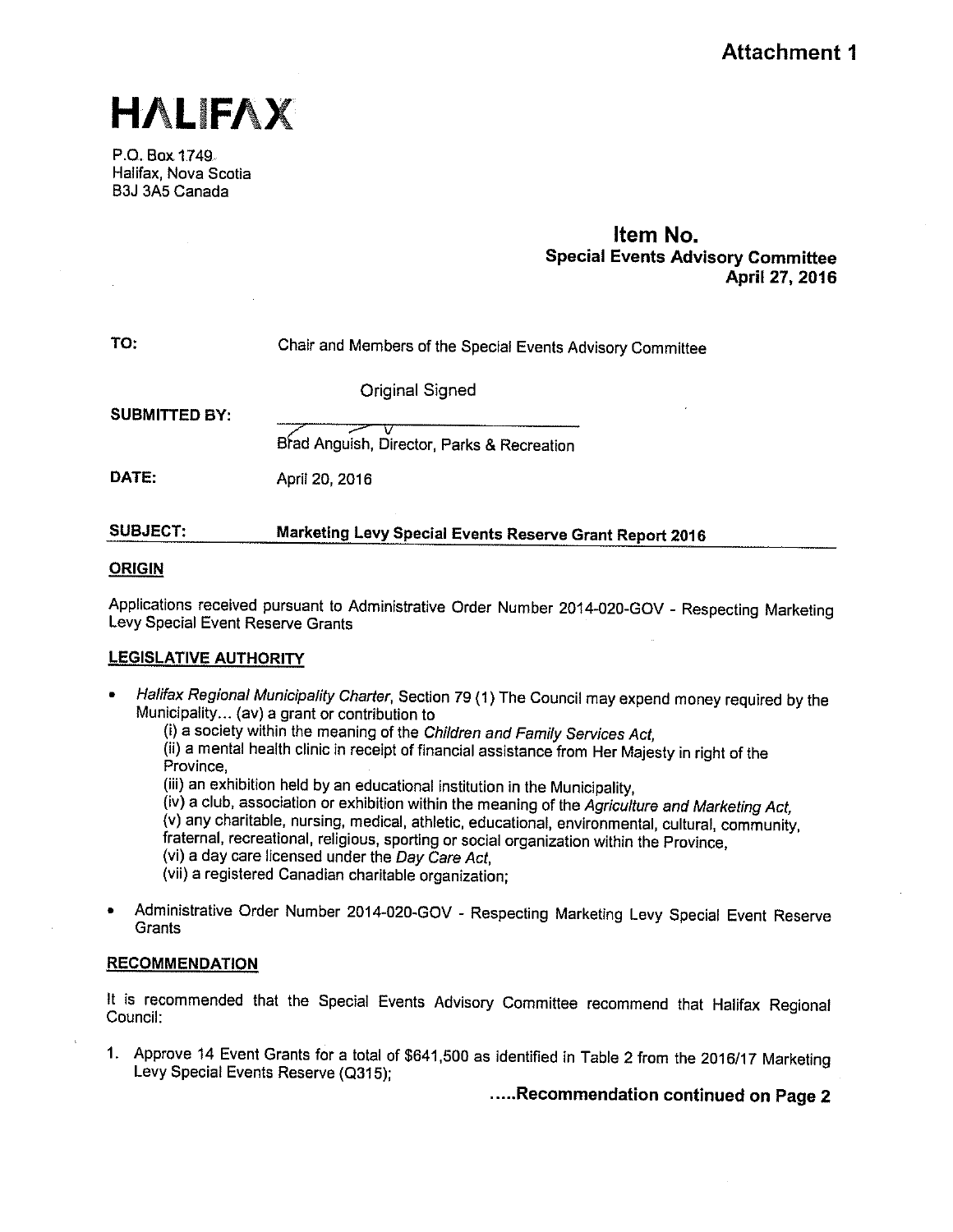- 2. Pending the approval of the <sup>2017116</sup> budget, approve <sup>10</sup> Event Grants for <sup>a</sup> total of \$452,500 as identified in Table <sup>3</sup> from the 2017/18 Marketing Levy Special Events Reserve (Q315); and
- 3. Pending the approval of the 2018/19 budget, approve 9 Event Grants for a total of \$390,000 as identified in Table 4 from the 2018/19 Marketing Levy Special Events Reserve (Q315).

#### **BACKGROUND**

This report outlines the recommended Marketing Levy Special Events Reserve (MLSER) grant awards for the <sup>2016</sup> funding intake. The MLSER is an operating reserve generated through <sup>a</sup> 2% hotel tax levy that is applied to all resting establishments that offer over <sup>20</sup> rooms. HRM receives 40% of the total revenue generated from the hotel tax levy for the purposes of supporting tourism and economic development through funding events, the other 60% supports the operation of Destination Halifax.

All recommendations respecting the allocations of the MLSER are governed by Administrative Order 2014-020-GDV, Marketing Levy Special Events Reserve Grants, and the MLSER Reserve Business Case. This is the first grant intake under the new Administrative Order (AD) on MLSER Grants, which was approved in November 2015. As per the AD, there is one intake per year.

Staff undertakes the grant application and evaluation process as outlined in the AD. This report outlines the recommended proposed 2016/17 MLSER grants for the Special Events Advisory Committee's (SEAC) consideration for recommendation to Regional Council.

#### **DISCUSSION**

#### New MLSER AO

The purpose of the new Administrative Order, 2014-020-GDV, Marketing Levy Special Events Reserve Grants, is to direct financial support to large scale special events in Halifax Regional Municipality that framework for the provision of grants to events from the MLSER reserve. Included in the AO were four (4) new funding programs that replaced the previous categories (Hallmark, Non-Annual, etc.)

The new programs are;

- • Signature Events — supports large, scale events, in existence for <sup>5</sup> years and with <sup>a</sup> minimum budget of \$500,000;
- •Tourism Events — supports annual or one-time events with minimum budget of \$300,000;
- • New Events (Emerging) — supports Drganizations that bring or create <sup>a</sup> new event with <sup>a</sup> minimum budget of \$50,000;
- • Major Hosting Events - supports Organizations bidding on the rights to host major events that draw tourists, with <sup>a</sup> minimum budget of \$500,000 and in receipt of funding from other levels of government.

The AD also outlines the option for HRM to provide three (3) years of funding to Signature and Emerging events.

#### **Eligibility**

There were <sup>17</sup> applications submitted for funding to the 2016/17 grant intake process. There was <sup>1</sup> application submitted to the Emerging Events program, <sup>8</sup> applications submitted to the Tourism Events program, and 8 applications submitted to the Signature Events program. Event information on all 17 applications can be found in Attachment 1.

Based upon the eligibility criteria, <sup>14</sup> events are deemed eligible and <sup>3</sup> events have been deemed ineligible. The <sup>3</sup> events deemed ineligible are the Aileen Meagher Track Classic; the <sup>2016</sup> Canadian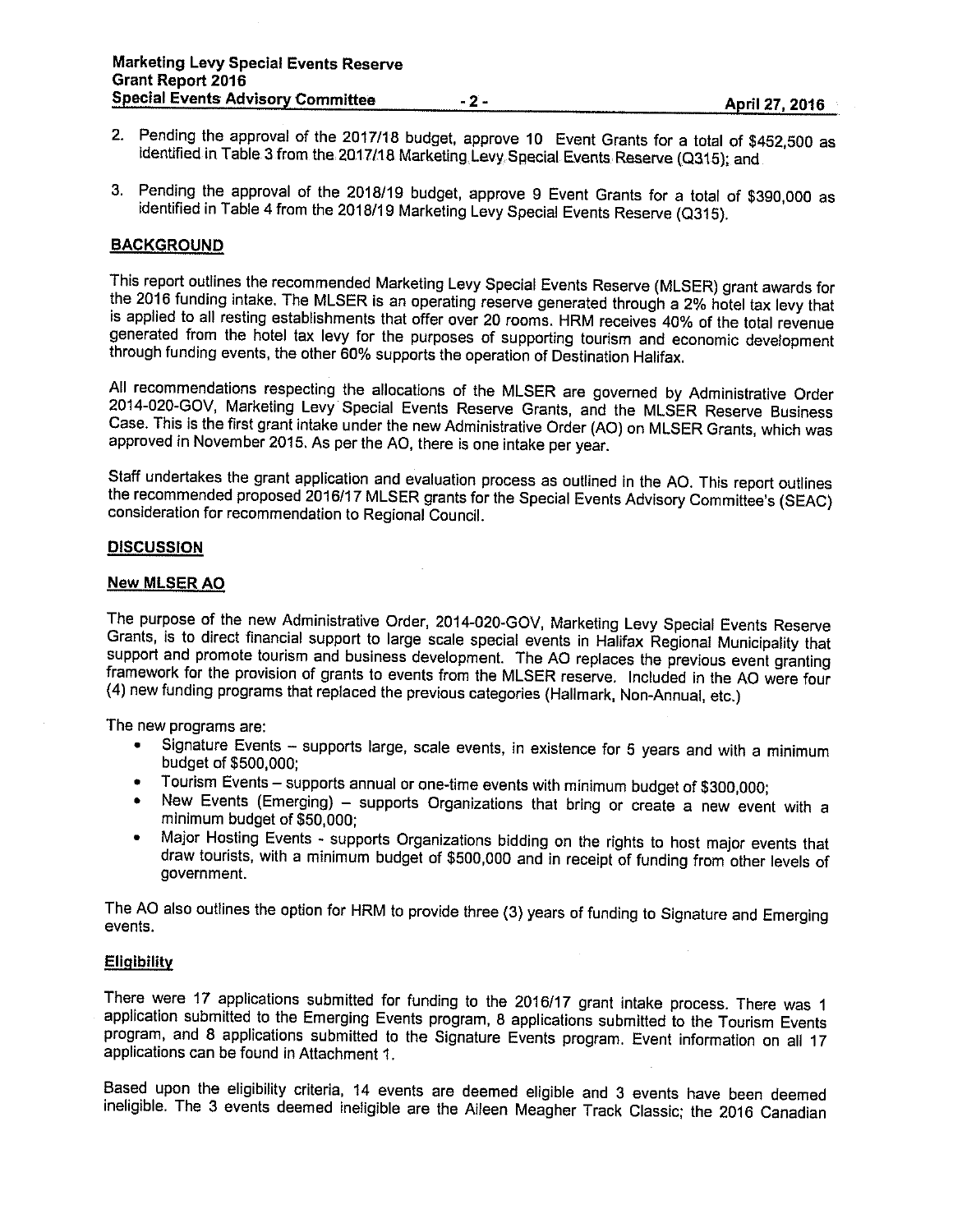National Championship <sup>420</sup> Class; and the Masters Badminton Championship. All <sup>3</sup> events submitted applications to be considered in the Tourism Events Program, however, none of them were of sufficient size to meet the minimum budget requirement of \$300,000 as set out in the AO. As noted, the MLSER AO outlines support for large scale events that support and promote tourism and business development. As sporting tournaments, the three ineligible events meet the criteria for funding from the Provincial government and staff are in discussions with Provincial staff as to which program would be appropriate.

### Evaluation

As per the AO, all applications are evaluated based on scoring impact results in three main categories: tourism, economic and media (the enhanced visibility of the Municipality). Other elements such as financial stewardship and the reputation of the event organizers which were considered in the former granting framework were viewed as subjective by SEAC. Therefore, those impacts are not formally scored but may form part of the consideration by the Committee or Regional Council.

- • Tourism impacts are assessed based on room nights (guaranteed and estimated) along with seasonality and location (urban vs suburban vs rural).
- • Economic impacts are assessed by applying the Sport Tourism Economic Assessment Model (STEAM). The predictive STEAM Report is an economic and tourism assessment tool adopted by the Nova Scotia Tourism Agency (NSTA) that is provided by the Canadian Sport Tourism Alliance (CSTA). The model is adjusted to provide evaluation on tourism events that have no sporting component.
- • Media (enhanced visibility of the Municipality) is assessed using information outlined in proposed media <sup>p</sup>lans representing live streaming, television broadcast and social media campaigns.

In addition, events applying to the Emerging and Major Hosting programs are assessed on funding commitments from other levels of government.

## Recommendation Levels

Upon approval of the new AO, SEAC has determined guidelines for the maximum funding award amounts in each program as well as <sup>a</sup> maximum allocation for each program. The funding recommendations outlined in this report follow those guidelines.

Under SEAC's guidelines, the maximum grant amounts for each of the 3 programs are as follows:<br>• Emerging Events: \$25,000

- •Emerging Events:
- •Tourism Events: \$50,000
- •Signature Events: \$100,000

As well, SEAC established <sup>a</sup> total allocation for each program which is as follows:

- •Emerging Events: \$100,000
- •Tourism Events: \$250,000
- •Signature Events: \$500,000

The program allocations were established to ensure that <sup>a</sup> minimum of \$250,000 of the total MLSER funding would be available to be earmarked for investment in future Major Hosting Event's opportunities. The Major Hosting Event program does not have <sup>a</sup> maximum grant award or program budget and is scored using <sup>a</sup> different formula than utilized for the <sup>3</sup> other programs.

#### Funding

As noted, the new AO provides the ability to offer "up to" 3 years of funding support for the Signature Events and the Emerging Events Program. The additional years of funding would be dependent on the approval of HRM's annual budget, but would provide organizers with <sup>a</sup> level of commitment to assist with the sustainability of their events.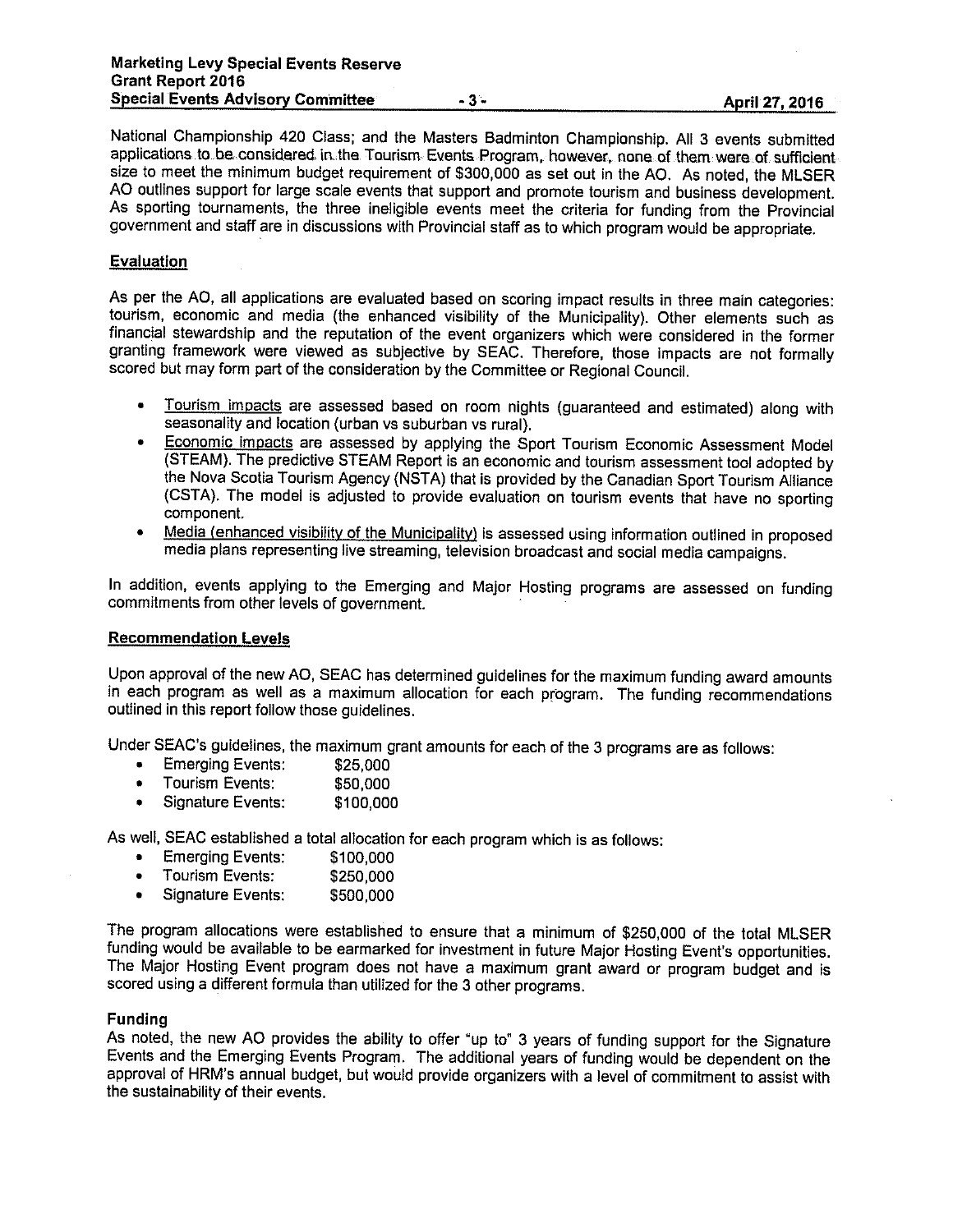It is recommended to award 3 year funding commitments to all Signature Event applicants to recognize their importance to the Municipality's tourism sector as well as to provide increased financial stability. Each Signature event is required to submit annual post-event reports for review and any concerns noted will be brought forward to SEAC for discussion. Alternatively SEAC may request <sup>a</sup> presentation should the scope of the event be altered.

As well, it is recommended that the one Emerging Event be awarded <sup>3</sup> year funding with the municipality providing <sup>a</sup> STEAM analysis after year one and year three. The provision of <sup>a</sup> STEAM analysis is outlined in the AO for emerging events to provide <sup>a</sup> mechanism to assess the event.

There are no current outstanding financial obligations on the par<sup>t</sup> of any applicant.

#### Reduced Funding Amounts

It should be noted that through the new scoring process, <sup>5</sup> events would receive reduced funding for the 2016/17 fiscal as noted in Table 1:

| Table 1% of expect $\{\{1,2,3,4\},\{1,3,4\}\}$<br>2015 & 2016 Grant Recommendation |                    |            |
|------------------------------------------------------------------------------------|--------------------|------------|
| Event <b>Manufacturer</b><br>and the state of the state of the state               | 2015 Award         | 2016 Score |
| Blue Nose Marathon*                                                                | \$60,000           | \$27,000   |
| Halifax Pop Explosion*                                                             | \$40,000           | \$32,000   |
| Hal-Con                                                                            | \$45,000           | \$33,000   |
| Epic Dartmouth                                                                     | \$45,000           | \$24,000   |
| Royal Nova Scotia International Tattoo*                                            | \$100,000          | \$94,000   |
|                                                                                    | \$290,000<br>Total | 210,000    |

Events in Signature Event Program, others in Tourism Event Program

This adjustment in funding levels is expected as the criteria are now solely focused on data driven economic and tourism impacts. In addition, all applications have been assessed in <sup>a</sup> consistent manner and, as <sup>a</sup> result, the 2016 score amounts allow for improved relativity across the events in terms of their economic and tourism impacts.

While the new scoring and programs results in recommended reductions in funding for these events, the impact of those reductions, in some cases by significant amounts, could be challenging for the events. Therefore, in order to minimize the impact of the change and to provide sufficient time for the event to adjust to the funding change, it is recommended that these <sup>5</sup> events receive funding equal to the <sup>2015</sup> grant amount for 2016, with the reduction in support <sup>p</sup>hased over the following two years. By applying <sup>a</sup> <sup>p</sup>hased approach to the reduction, organizations have advance notice to adjust their programing or consider other funding sources. The proposed <sup>3</sup> year funding schedule can be found below in Tables 2, <sup>3</sup> and 4.

In the second year, the 3 Signature Events that scored reduced amounts are recommended to receive an award which is equal to the 2016 scored amount, plus 50% of the 2015 funding amount to further aid in the transition. These Signature Events will then receive their <sup>2016</sup> score in the third year of the program.

Applicants to the Tourism program do not receive multiple year funding and, as result, do not qualify for <sup>a</sup> <sup>p</sup>hased approach. However, it is acknowledged that the two organizations that would be impacted would also require adequate notification of funding levels reductions. Therefore, it is recommended that all applicants to the <sup>2016</sup> Tourism program receive the funding consistent to the levels approved in 2015. Recommendations for applicants to the 2017 Tourism program may be considered for <sup>a</sup> second transition year depending on the variation in funding. Undertaking <sup>a</sup> <sup>p</sup>hased approach to the adjustments in funding levels aligns with SEAC's direction to create <sup>a</sup> robust funding source that can support future major hosting opportunities to Halifax, but still provide the opportunity for events to transition and minimizes the short term impact.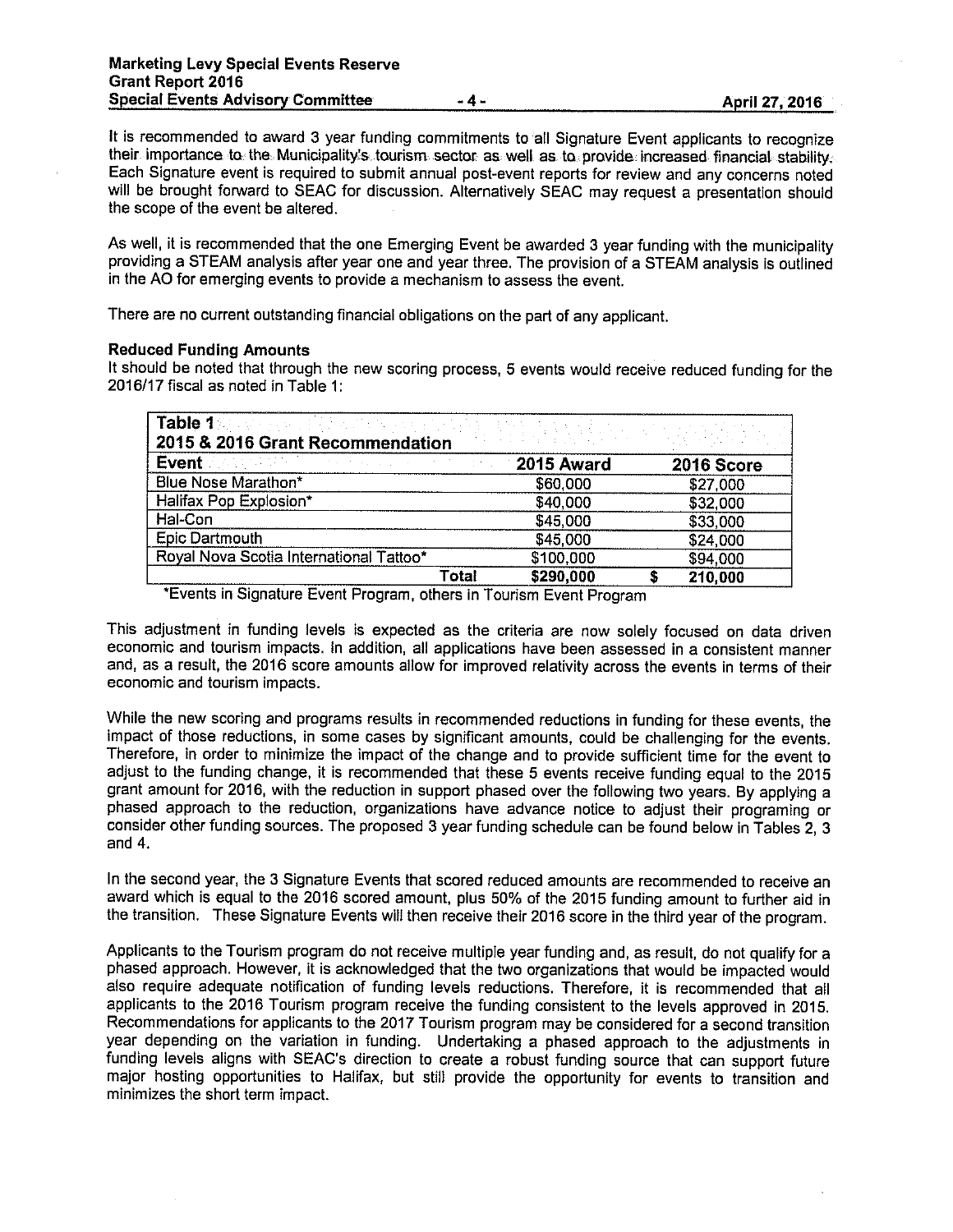#### Implementation of the AO

The primary purpose of AO 2014-020-GOV - Respecting Marketing Levy Special Event Reserve Grants is to enable HRM to provide a consistent approach, with an economic lens, to the provision of grant funding to those events that have an economic and tourism. To further that purpose, the AC outlines a mechanism for HRM to allocate \$250,000 in funding each fiscal year for the purposes of attracting major events. While HRM has been successful in attracting major events in the past, the environment has changed and the costs to secure major events have increased dramatically. For HRM to continue to be "open for business" and considered a contender for major events, it is important that we position the municipality properly with such funding to participate in bid opportunities. Therefore, the intent of the major event funding allocation would be to ensure HRM is able to set aside funding each fiscal year to build sufficient capacity to bid on major events.

While attraction of major, one-time events is an important part of the economic and tourism event delivery, provision of grant funding to recurring events in HRM is also an important part of the AO. The changes in the criteria for assessment as well as the opportunity for three year funding is intended to ensure a consistent approach to the consideration of the events, ensure that the economic and tourism impacts are fully considered and improve on the sustainability of the events. With overall available funding tied to the amount received from the hotel levy and the desire for ensuring capacity to attract major events, there is limited capacity to provide significant ongoing funding to recurring events. Therefore, SEAC determined the funding thresholds and limits outlined above. Regional Council can adjust those amounts but should be cognizant of the impact to the overall budget capacity.

In terms of the allocation for 2016/17, the recommended grant awards would still leave available capacity remaining in the reserve. That capacity would carry forward to the 2017/18 fiscal year and provide added capacity to consider additional events which are expected for the Canada 150 celebrations.

#### Unique Events

There are <sup>2</sup> events which have been assessed and, based on the criteria outlined in the AC, the appropriate approach for considering the events has been determined. However, the two events have unique aspects that could allow for alternate considerations. The recommended approach, rationale and alternate consideration is outlined for each below.

#### Nova Scotia Royal International Tattoo

The Royal Nova Scotia International Tattoo's budget and STEAM indicators are substantively higher than any other event in the MLSER program. The event received the maximum score in the economic and media impact category.

While its size, scope and program meet most of the criteria in the Major Hosting Event Program, it is an annual, established event which is not considered through a formal bidding process. As a result, it has been defined as a Signature Event. As a result, based on the SEAC funding allocations, it is eligible for the maximum grant award of \$100,000.

While its size, scope and program meet most of the criteria in the Major Hosting Event Program, it is an annual, established event which is not considered through a formal bidding process. As a result, it has been defined as a Signature Event. As a result, based on the SEAC funding allocations, the maximum grant award of \$100,000 is recommended.

There has been ongoing discussion regarding requests for additional funding from the Royal Nova Scotia International Tattoo in recent years. The funding to the Tattoo was increased to \$100,000 in 2014 and retained at that level for 2015, dependent on retention of the Tattoo parade.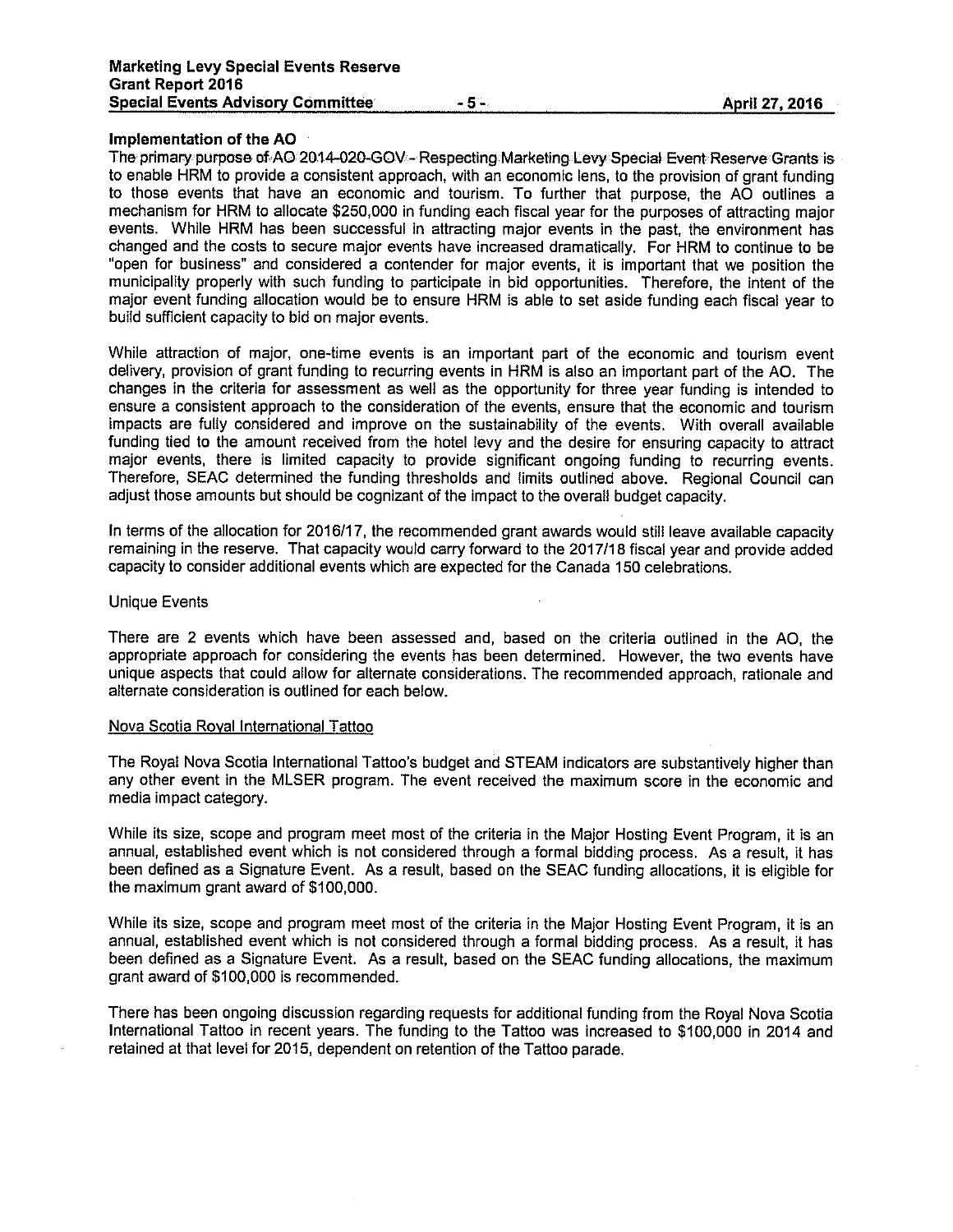# **We Day Atlantic**

In 2013, 2014 and 2105, We Day Atlantic applied for funding to the MLSER program as a hosting opportunity for the municipality. In 2015, its third year, it was categorized as an annual event and scored appropriately as <sup>a</sup> tourism event. It was recommended that the event receive \$65,000. However SEAC recommended that an alternate funding source should be identified as the information presented did not meet the criteria of MLSER. Regional Council approved funding from the Parks & Recreation Operating budget, however, that funding has since been allocated to the Regional Events Program for 2016/17 and beyond. As the event meets criteria specific to the AO on Regional Special Events, the application has been redirected to the Cultural Events and Showcases Program and will be processed accordingly. Applications for event grant funding through the Regional Special Events AO are currently being processed and the report will be presented to the Grants Committee, as per the AO process, in the coming months.

#### Summary of Recommended Funding

The proposed MLSER funding amounts are displayed in Table 2 for 2016/17, Table 3 for 2017/18 and Table 4 for 2018/19.

| Table 2: 2016/17 Proposed MSLER Grant Awards - MLSER (Q315) |            |                |              |            |
|-------------------------------------------------------------|------------|----------------|--------------|------------|
|                                                             | 15/16      | 16/17          |              | 16/17      |
| <b>Emerging Events</b>                                      | Grant      | <b>Request</b> | <b>Score</b> | Proposed   |
| <b>Groundswell Music Festival</b>                           | N/A        | \$25,000       | 14           | \$14,000   |
| <b>TOTAL</b>                                                | <b>N/A</b> | \$25,000       |              | \$14,000   |
|                                                             |            |                |              |            |
| <b>Tourism Events</b>                                       |            |                |              |            |
| CIS Final 8 Men's Basketball Championship 2017              | N/A        | \$100,000      | 39           | \$39,000   |
| <b>Epic Dartmouth</b>                                       | \$45,000   | \$137,000      | 24           | *\$45,000  |
| Hal-Con                                                     | \$45,000   | \$50,000       | 33           | *\$45,000  |
| Cheer Expo                                                  | \$30,000   | \$80,000       | 44           | \$44,000   |
| Maritime Race Weekend                                       | N/A        | \$31,500       | 32           | \$31,500   |
| <b>TOTAL</b>                                                | \$120,000  | \$398,500      |              | \$204,500  |
|                                                             |            |                |              |            |
| <b>Signature Events</b>                                     | 15/16      | 16/17          |              | 16/17      |
|                                                             | Grant      | <b>Request</b> | <b>Score</b> | Proposed   |
| <b>Atlantic Film Festival</b>                               | \$40,000   | \$65,000       | 58           | \$58,000   |
| <b>Blue Nose Marathon</b>                                   | \$60,000   | \$60,000       | 27           | *\$60,000  |
| Halifax International Busker Festival                       | \$50,000   | \$60,000       | 59           | \$59,000   |
| <b>Halifax Comedy Fest</b>                                  | \$18,000   | \$30,000       | 23           | \$23,000   |
| <b>Halifax Jazz Festival</b>                                | \$40,000   | \$60,000       | 48           | \$48,000   |
| Halifax Pop Explosion                                       | \$40,000   | \$60,000       | 32           | *\$40,000  |
| Royal Nova Scotia International Tattoo                      | \$100,000  | \$300,000      | 94           | *\$100,000 |
| <b>SEDMHA</b>                                               | \$25,000   | \$35,000       | 49           | **\$35,000 |
| <b>TOTAL</b>                                                | \$373,000  | \$670,000      |              | \$423,000  |
|                                                             |            |                |              |            |
| <b>TOTAL 2016/17 MLSER EVENTS</b>                           | \$493,000  | \$1,093,500    |              | \$641,500  |

\*Recommendation to award past year's funding level for transition \*\*Recommendation for full grant request awarded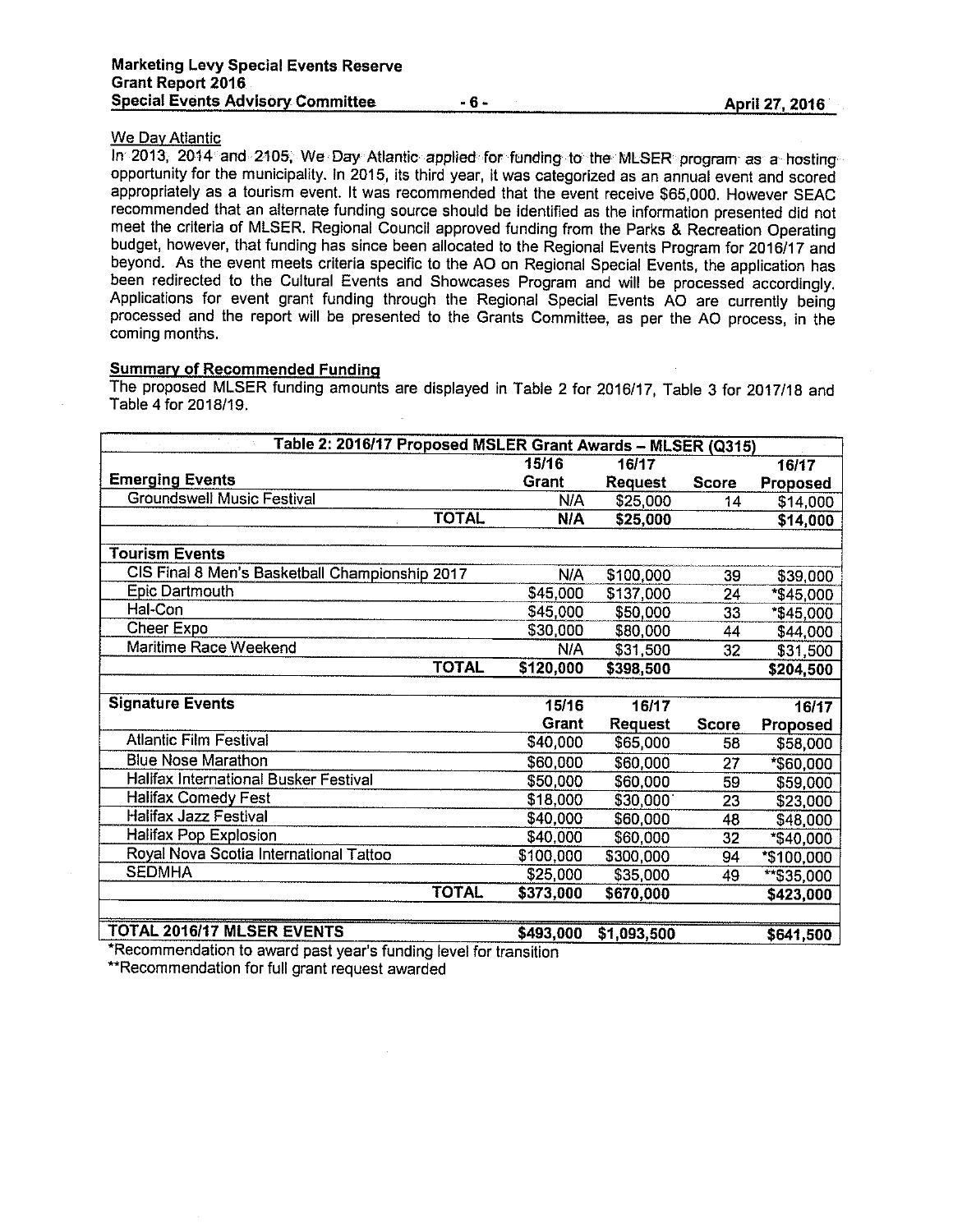|  | <b>April 27, 2016</b> |  |
|--|-----------------------|--|
|  |                       |  |

| <b>Example 1: 2017/18 Proposed MSLER Grant Awards - MLSER (Q315)</b> |                 |  |
|----------------------------------------------------------------------|-----------------|--|
|                                                                      | 17/18           |  |
| <b>Emerging Events</b>                                               | <b>Proposed</b> |  |
| <b>Groundswell Music Festival</b>                                    | \$14,000        |  |
| TOTAL                                                                | \$14,000        |  |
| <b>Tourism Events</b>                                                |                 |  |
| CIS Final 8 Men's Basketball Championship 2018*                      | $**$ \$39,000   |  |
| TOTAL                                                                | \$39,000        |  |
| <b>Signature Events</b>                                              |                 |  |
| <b>Atlantic Film Festival</b>                                        | \$58,000        |  |
| <b>Blue Nose Marathon</b>                                            | *\$43,500       |  |
| Halifax International Busker Festival                                | \$59,000        |  |
| <b>Halifax Comedy Fest</b>                                           | \$23,000        |  |
| Halifax Jazz Festival                                                | \$48,000        |  |
| Halifax Pop Explosion                                                | *\$36,000       |  |
| Royal Nova Scotia International Tattoo                               | *\$97,000       |  |
| <b>SEDMHA</b>                                                        | \$35,000        |  |
| TOTAL                                                                | \$399,500       |  |
| <b>TOTAL 2017/18 MLSER EVENTS</b>                                    | \$452,500       |  |

\* Recommendation to award second year transition funding as outlined \*\* The 2017/18 grant award recommendation is equal to the 2016/17 recommendation as the event is scheduled to be the same for both years

| Table 4: 2018/19 Proposed MSLER Grant Awards - MLSER (Q315) |           |
|-------------------------------------------------------------|-----------|
|                                                             | 18/19     |
| <b>Emerging Events</b>                                      | Proposed  |
| <b>Groundswell Music Festival</b>                           | \$14,000  |
| <b>TOTAL</b>                                                | \$14,000  |
| <b>Signature Events</b>                                     |           |
| <b>Atlantic Film Festival</b>                               | \$58,000  |
| <b>Blue Nose Marathon</b>                                   | \$27,000  |
| Halifax International Busker Festival                       | \$59,000  |
| <b>Halifax Comedy Fest</b>                                  | \$23,000  |
| <b>Halifax Jazz Festival</b>                                | \$48,000  |
| <b>Halifax Pop Explosion</b>                                | \$32,000  |
| Royal Nova Scotia International Tattoo                      | \$94,000  |
| <b>SEDMHA</b>                                               | \$35,000  |
| <b>TOTAL</b>                                                | \$376,000 |
|                                                             |           |
| TOTAL 2017/18 MLSER EVENTS                                  | \$390,000 |

# FINANCIAL IMPLICATIONS

All recommendations are subject to availability of MLSER reserve funds and approval of the 2017/18 and 2018/19 budgets. All applicants do not have any outstanding monies owed to the Municipality. The \$250,000 allocation as per SEAC's request for Major Hosting Event capability is included in the 2016/17 withdrawals and if there continues to be no application for major event bids in 2016/17, will carry forward to the 2017/18 fiscal year to continue to build a pool to enable HRM to attract and host major events.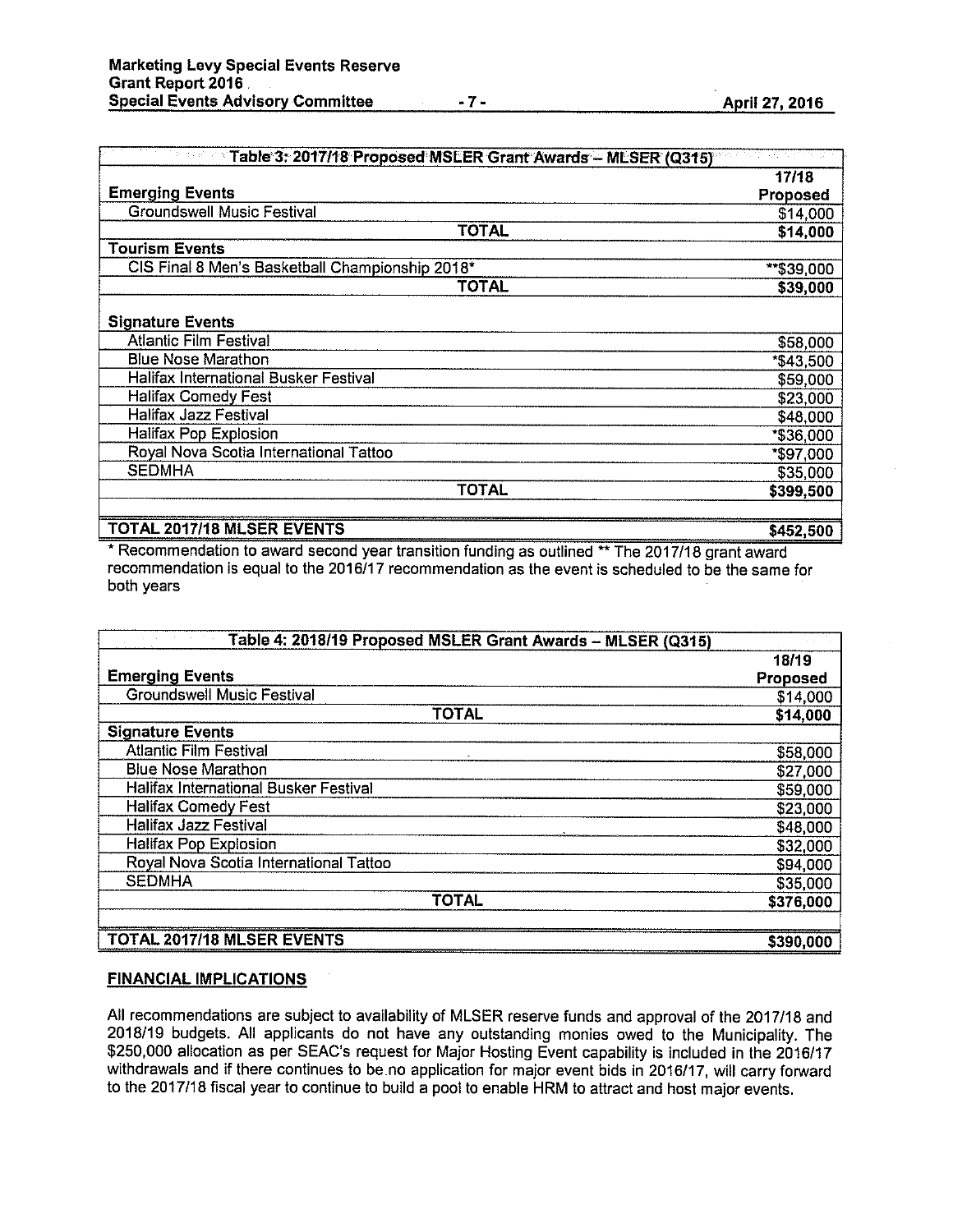#### Budget Summary Special Events Reserve, 0315

| Projected net available balance, March 31/16, at Feb 29/16<br>Budgeted 2016/17 contributions + interest<br>Net Available |                    | 134,711<br>S<br>\$1, 201, 237 |
|--------------------------------------------------------------------------------------------------------------------------|--------------------|-------------------------------|
| Approved total withdrawal for events                                                                                     | \$1,277,800        | \$1,335,948                   |
| Allocations to events to date and per                                                                                    |                    |                               |
| Recommendations                                                                                                          | \$(891,500)        | \$ (891,500)                  |
| Unallocated                                                                                                              | \$386,300          |                               |
| Projected reserve balance if no further allocations from approved                                                        |                    |                               |
| 2016/17 withdrawal                                                                                                       |                    | \$444.448                     |
| <b>Events Funding</b>                                                                                                    |                    |                               |
|                                                                                                                          | Available in 16/17 |                               |
| Council approved total withdrawal                                                                                        | 1,277,800          |                               |

| Council approved total withdrawal | 1,277,800 |           |
|-----------------------------------|-----------|-----------|
| <b>Major Hosting</b><br>250,000   |           | 1,027,800 |
| Per recommendations:              |           |           |
| <b>Emerging Events</b>            | 14,000    | 1,013,800 |
| <b>Tourism Events</b>             | 204,500   | 809,300   |
| <b>Signature Events</b>           | 423,000   | 386,300   |
|                                   | 891,500   |           |

<sup>0315</sup> — Special Events Marketing Levy Reserve (October 23, 2001, last updated February 3, 2015) Funded by <sup>a</sup> transfer of 40% of the Provincial Hotel Sales Tax (Marketing Levy).

This reserve is to be used to provide funding to attract and host exceptional large-scale sporting and tourism events that create significant economic impacts, promote Halifax as <sup>a</sup> multi-experiential event destination, and attract tourists to HRM for multiple day visits. These large scale events are typically national or international in caliber and support tourism and economic development in the Municipality. On average, annual contributions of approximately \$1 .2M fund the reserve. The recommended withdrawal does not negatively impact current operational <sup>p</sup>lans, and is part of the approved <sup>2016</sup> withdrawals from the reserve.

#### RISK CONSIDERATION

There are no significant risks associated with the recommendations in this Report. The risks considered rate Low.

#### COMMUNITY ENGAGEMENT

The Special Events Advisory Committee includes members of the public.

#### ENVIRONMENTAL IMPLICATIONS

None identified.

#### ALTERNATIVES

Alternative 1: SEAC may choose to recommend that Regional Council increase or reduce the amount of any event grant.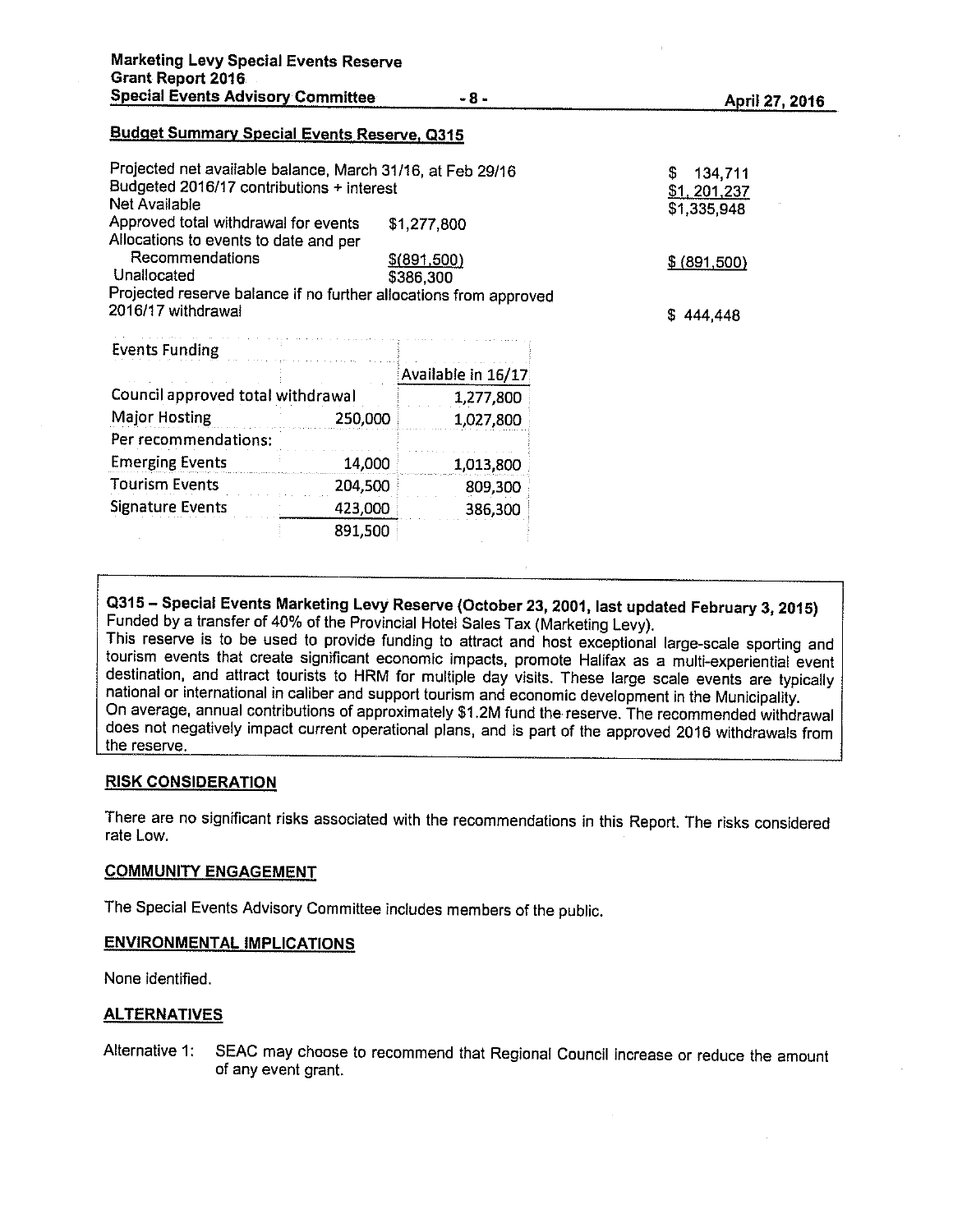- Alternative 2: SEAC may choose to recommend that Regional Council amend the maximum award allocation for Signature Events and provide an increased grant amount to the Nova Scotia Royal International Tattoo due to the scale and scope of the event. If the formula established by SEAC for the Major Hosting Event program was applied (multiplying the STEAM by the bench mark of 1.2%). the formula would translate to <sup>a</sup> funding amount of \$249,896. SEAC could choose to recommend that Regional Council award the amount of funding determined by the formula or an amended amount. However, that would create <sup>a</sup> precedent for future awards and potentially undermine the process and criteria outlined in AO 2014-020-GOV -Respecting Marketing Levy Special Event Reserve Grants. Further, it would reduce the capacity in the reserve for future events.
- Alternative 3: SEAC may choose to recommend that Regional Council direct staff to consider the We Day event from the MLSER AO.
- Alternative 4: SEAC may choose to recommend that Regional Council direct staff to consider We Day within the AO 2014-020-GOV - Respecting Marketing Levy Special Event Reserve Grants.

#### **ATTACHMENTS**

Attachment 1: Eligibility and Event Information Attachment 2: Event Evaluation

| A copy of this report can be obtained online at http://www.halifax.ca/commcoun/index.php then choose the                                    |  |
|---------------------------------------------------------------------------------------------------------------------------------------------|--|
| appropriate Community Council and meeting date, or by contacting the Office of the Municipal Clerk at 902.490.4210,<br>or Fax 902.490.4208. |  |

| Report Prepared by:    | Paul Forrest, Civic Events Coord. Events Grants Admin 902.490.6979                 |
|------------------------|------------------------------------------------------------------------------------|
| Report Approved by:    | Original Signed                                                                    |
|                        | Denise Schofield, Manager, Program Support Services, 902.490.6252                  |
| Financial Approval by: | <b>Original Signed</b>                                                             |
|                        | Amanda Whitewood, Director of Finance and Information Technology/CFO, 902.490.6308 |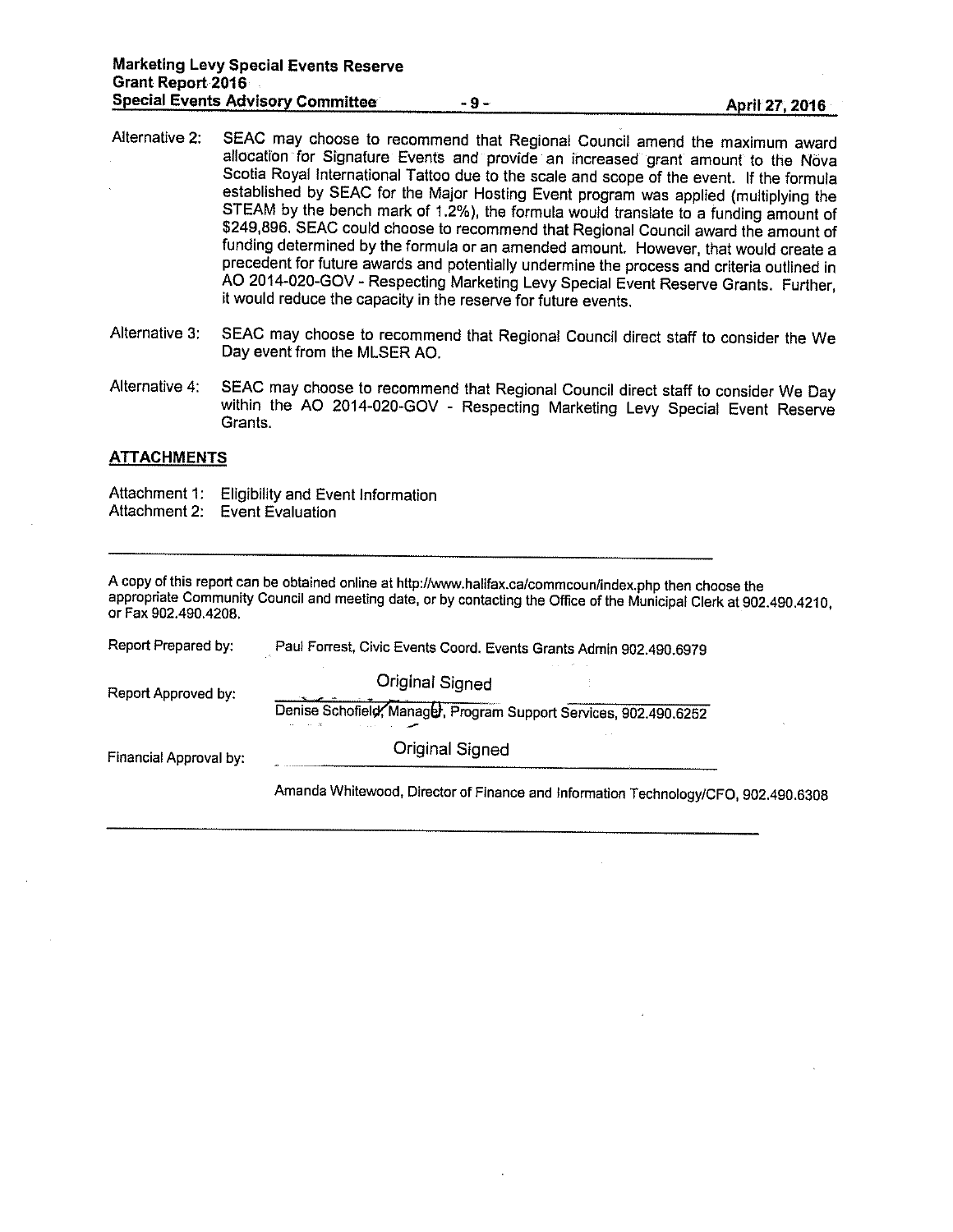#### Attachment I Eligibility and Event Information

#### Ineligible Events

Upon review of the applications, 3 events were deemed ineligible for funding as it does not meet the minimum budget requirement of \$300,000 for the Tourism Event Category.

1. Event: Aileen Meagher Track Classic<br>Organization: Athletics Nova Scotia **Athletics Nova Scotia** Grant Requested: \$25,000

This event is proposed for June 22, 2016, at Saint Mary's University, Halifax. The purpose of the event is to host an annual track and field competition featuring local, national and international athletes. The Aileen Meagher is <sup>1</sup> of 5 events that make up the National Track League circuit. The budget for the proposed event is \$150,000.

2. Event: 2016 Canadian National Championship 420 Class<br>
Organization: St. Margaret Sailing Club (SMSC) St. Margaret Sailing Club (SMSC) Grant Requested: \$5,000

This event is proposed for July 13-17, 2016, at St. Margaret Sailing Club in Glen Haven, St. Margaret's Bay. The purpose of the event is to host the Canadian National Championship in the 420 class (major 2 person development sailing class across North America). Participants will range from male and female, beginners to advanced, including national level athletes. The budget for the proposed event is \$45,140.

#### 3. Event: Masters Badminton Championship 2016 Canadian Masters Badminton Championship Grant Requested: \$20,000

This event is proposed for April <sup>11</sup> -17, 2016, at the Canada Games Centre, Halifax. The purpose of the event is to promote the sport of badminton, showcase a national event with international participation and establish Halifax as a strong event location for Badminton. The budget for the proposed event is \$90,000.

#### Eligible Events

Upon review of the applications, 18 were deemed eligible for funding and their information is presented below. The STEAM score is based on the total net increase in economics in Nova Scotia.

| Event:<br>Organization:<br>Grant requested: |               | <b>Dalhousie University</b><br>\$100,000 per year (2017 & 2018) |               | CIS Final 8 Men's Basketball Championship 2017 |              |
|---------------------------------------------|---------------|-----------------------------------------------------------------|---------------|------------------------------------------------|--------------|
|                                             | <b>Budget</b> | Attendance                                                      | ∣ Outside HRM | <b>Room Nights</b>                             | <b>STEAM</b> |

This event is proposed for March 9 - 12, 2017 and March 8 - 11, 2018, at the Scotiabank Centre, Halifax. The basketball tournament is held to determine the Canadian Intemniversity Sport (CIS) National Basketball Champions. The event will be four days of university basketball with four quarterfinals, four semifinals and two final games. The event estimates a total of 200 volunteers and 4,000 volunteer hours. Media Impact: All eight games of the event may be broadcasted locally (in negotiations) and semifinals and finals will be broadcasted nationally on Rogers Sportsnet. All games will be available through live stream.

**Estimated 2016 | \$614,000 | 30,000 | 5,000 | 850 | \$797,082** 

| 2. Event:        | <b>Atlantic Film Festival</b>             |
|------------------|-------------------------------------------|
| Organization:    | <b>Atlantic Film Festival Association</b> |
| Grant requested: | \$65,000                                  |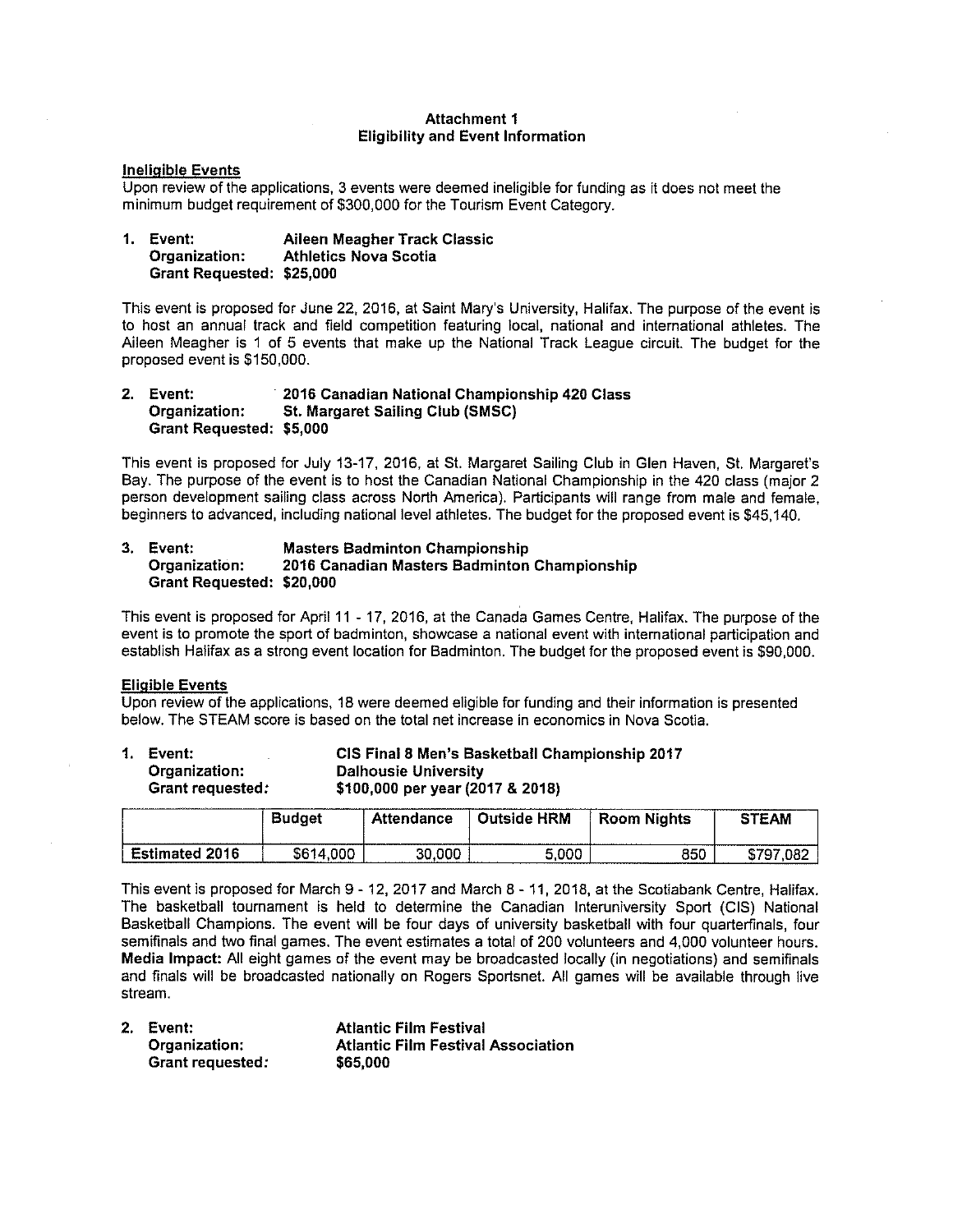|                        |                   |                                                          |                         |             | -------      |
|------------------------|-------------------|----------------------------------------------------------|-------------------------|-------------|--------------|
|                        |                   | √ttendance<br>----------------<br><b>TAXABLE INCOME.</b> | <b>HRM</b><br>ahistiri( | .<br>.      | <b>STEAM</b> |
| -2016<br>60F<br>------ | フロウ<br>- 13<br>o. | .000<br>30.                                              | ,500                    | ___<br>۔950 | D.           |

This event is proposed for September 15 - 22, 2016, at various locations throughout the municipality (Cineplex Park Lane, Ferry Terminal Park, Dartmouth Crossing, Rebecca Cohn and the Lord Nelson Hotel). The purpose of the event is to enrich the Municipality's cultural and economic life by championing the vision and voice of the global cinema experience. The event is an 8 day celebration of film, media and music from around the world. The 2016 event will host a minimum of 110 screenings that will show between 175 and 225 features and short films. The event estimates a total of 125 volunteers delivering 2,000 volunteer hours.

Media Impact: Event partnerships with Fibre Op TVI and CBC allow the event to offer online streaming, video on demand and broadcast television programming. CBC's Reel East Coast (REC) is a 4 episode primetime television series that airs on CBC (regionally & nationally) on Friday nights in June. As well, Fibre Op TV1 will provide local, provincial and regional, live streaming, online and video on demand access to the Atlantic Film Festival. Fibre Op TV1 also produces and airs 6 dedicated specials on the Atlantic Film Festival.

| 3. Event:        | <b>Blue Nose Marathon</b>                     |
|------------------|-----------------------------------------------|
| Organization:    | <b>Halifax International Marathon Society</b> |
| Grant requested: | \$60,000                                      |

|    | ____________ | ance<br>_______ | <b>HRM</b><br>Outside | ants                                         | <b>TEAM</b>            |
|----|--------------|-----------------|-----------------------|----------------------------------------------|------------------------|
| 16 | ! 11 -       | 33,000          | ıе.<br>u              | nn.<br>- - - -<br>. .<br>.<br>______<br>____ | $\mathcal{A}^{\prime}$ |

This event is proposed for May 20 - 22, 2016, at the Scotiabank Centre and the World Trade and Convention Centre, Halifax, The purpose of the event is to provide a world-class walking and running event during the Victoria Day weekend that is safe, social and inclusive of all ages and abilities. An estimated 11,500 participants are expected to compete in the 7 walking/ running events: Full Marathon, Team Relay, Half Marathon, 10KM, 5 KM and the Youth Run (2KM and 4KM). The Charity Challenge-Walkers and Runners program allows participants to help raise money for their charity by participating in the event. A total of 81 organizations with 1,400 runners raised over \$530,000 for local charities in 2015. The Active living Expo at the World Trade and Convention Centre is hosted on two floors with 75 booths and 18,000 attendees. The event estimates that a total of 1,500 volunteers providing over 40,000 volunteer hours will occur.

Media Impact: All races are streamed online with free access to watch.

4. Event: Cheer Expo

Organization: Cheer Expo Cheerleading and Dance Events Inc. Grant requested: \$80,000

| <b><i>SERVICE CONTROLLERS</i></b>                                   | taet | ance<br>----- | HRM<br>.<br>næ | -------<br>.<br>nnm<br>INTS | The construction of the account of<br><b>EAM</b> |
|---------------------------------------------------------------------|------|---------------|----------------|-----------------------------|--------------------------------------------------|
| ነበ 1 ቤ<br>-211<br>$-1$<br>.<br><b>PERSONAL PROPERTY AND INCOME.</b> |      | .800          | :00            | フワロ<br>                     | QR.<br>٠п                                        |

This event is proposed for March, 24 -26, 2017, at the Halifax Forum, Halifax. The purpose of the event is to determine the best of competitive cheerleading for numerous levels of expertise in Atlantic Canada. The event is a qualifier for The One Cheer and Dance Finals and The USASF World Championships. The event also offers training clinics and sport specific goods vendor section. The event is a 2 day competition featuring 138 teams who compete in front of a panel of judges from across North America. The event estimates a total of 50 volunteers delivering 500 volunteer hours will occur. Media Impact: None identified.

| 5. Event:        | <b>Epic Dartmouth</b>             |
|------------------|-----------------------------------|
| Organization:    | Nova Scotia Triathlon Association |
| Grant requested: | \$137,000                         |

|                        | معداره ومحدودهم بالمتلاقات والمحدوث والرابيا البارين المستورات والمسترين والمتراكب التقيير التاريخ والمترافقية | _____________<br>Attendance | <b>HRM</b> | .<br>Nights<br>Room<br>_____ | <b>FEAM</b>      |
|------------------------|----------------------------------------------------------------------------------------------------------------|-----------------------------|------------|------------------------------|------------------|
| 2016<br>-<br>Estimated | 799<br>- \$36 °                                                                                                | .00C                        | 3.000      | ラウオ<br>. .<br>---            | <b>OFF</b><br>ъ÷ |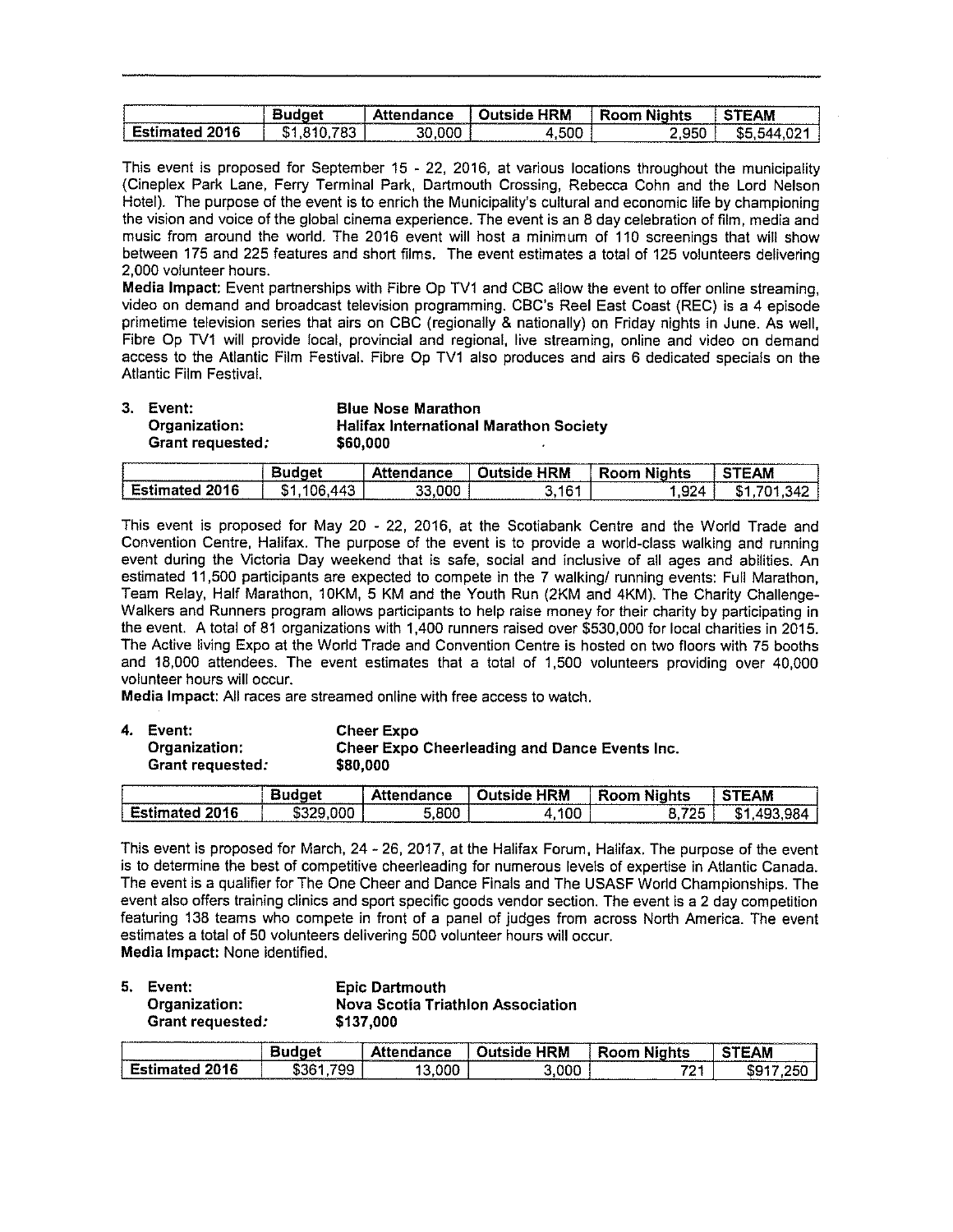This event is proposed for June 30 - July 3, 2016, centered at Lake Banook, Dartmouth, with the cycle course reaching to Musquodoboit. The purpose of the event is to produce and deliver the largest multisport event in Eastern Canada and encourage active living among residents, The event hosts 19 races over 5 days (including the opening and closing ceremonies). There is Epic Dartmouth (full and half distance triathlon), Epic Aqua (swim and bike), duathlon (run and bike), Epic Canadian (5KM/1OKM/half marathon Canada Day theme run ), Epic Swim and Epic Kids Triathlon (largest in Eastern Canada). The event estimates a total 375 volunteers delivering 8,500 volunteer hours will occur. Media Impact: None identified.

| 6. Event:        | <b>Groundswell Music Festival</b> |
|------------------|-----------------------------------|
| Organization:    | <b>Groundswell Music</b>          |
| Grant requested: | \$25.000                          |

|                                                   | റല  | ance       | HRM | .<br>Nights | ----------<br>EAM                 |
|---------------------------------------------------|-----|------------|-----|-------------|-----------------------------------|
| -<br>2016<br>ecnos<br>.<br>---------------------- | 000 | nnr<br>--- | 200 | 60          | ---------<br>м<br>٠Đ<br>--------- |

This new event is proposed for November 17- 19, 2016, at the Olympic Community Centre, Halifax. The purpose of the event is to showcase local food, local drink, and local music. The event will be a 3 day music festival with each night featuring notable Nova Scotia musicians or groups. The event is also focused on working with local food and beverage businesses. The event estimates a total of 20 delivering 200 volunteer hours will occur.

Media Impact: None identified.

| 7. Event:        | Hal-Con               |
|------------------|-----------------------|
| Organization:    | <b>Hal-Con Sci-Fi</b> |
| Grant requested: | \$50,000              |

|               | 4444445567547575757575575 | INCA                                           | HRM<br>nteiria. | .<br>-----<br>ahts | ____<br><b>STEAM</b>             |
|---------------|---------------------------|------------------------------------------------|-----------------|--------------------|----------------------------------|
| 16<br>--<br>. | 301                       | -070<br>The property and property and property | 464             | ---<br>ЪU          | 207<br>۰Ω<br>------------------- |

**Fantasy Association** 

This event is proposed for November 4 - 6, 2016, at the Scotiabank Centre, Grand Parade Square and the World Trade and Convention Centre, Halifax. The purpose of the event is to serve as a cultural beacon representing geeks and nerds to create a positive environment for learning, self-expression and promoting a cultural shift, The event hosts over 350 activities in 3 days including special high profile guest speakers, live theatre, comedians, panels, dance, and Japanese cultural food tasting. The event estimates a total of 300 volunteers delivering 3,000 volunteer hours will occur. Media Impact: None identified.

| 8. Event:        | <b>Maritime Race Weekend</b>             |
|------------------|------------------------------------------|
| Organization:    | <b>Maritime Race Weekend Association</b> |
| Grant requested: | \$31.500                                 |

| .                  |                | --- | .<br>нкм<br>a a material | 'hts                                     | <b>STEAM</b> |
|--------------------|----------------|-----|--------------------------|------------------------------------------|--------------|
| 16<br>------------ | w.<br>________ | 400 | 200,                     | 210 .<br><br>___________________________ | m<br>æ       |

This boutique running event is proposed for September 16 and 17, 2016, in Eastern Passage and Cow Bay. The event is in its third year; however this is the first application for municipal funding. The purpose of the event is to highlight to visitors the spectacular coastline scenery for runners and walkers. The event is a 2 day running/ walking pirate themed race with 2KM, 5KM, half marathon and full marathon distances. Opening night includes a sunset 5KM race that closes with a fireworks show. The event estimates a total of 400 volunteers delivering 10,000 hours will occur. Media Impact: None identified.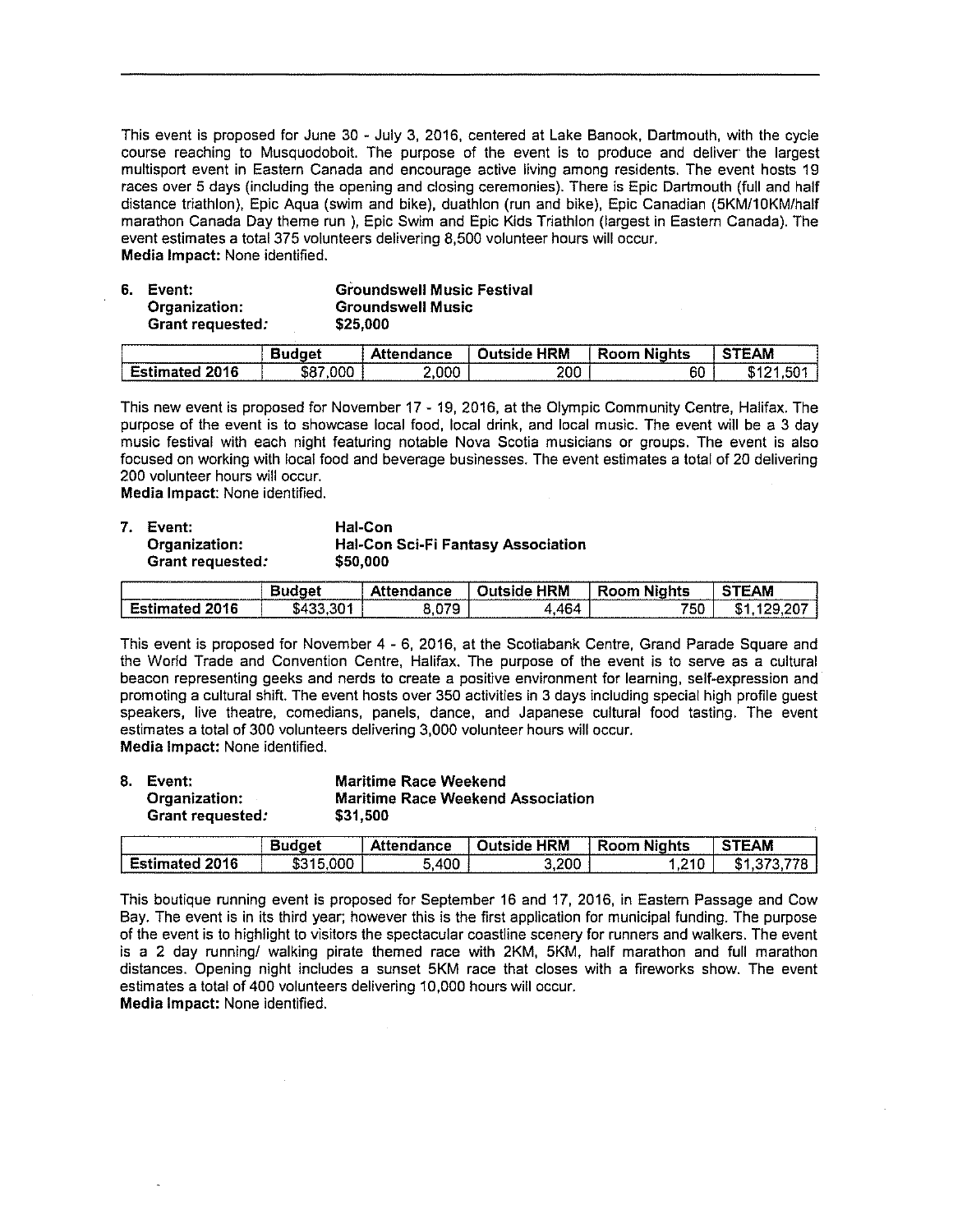| 9. Event:<br>Organization:<br>Grant requested: | <b>Halifax International Busker Festival</b><br><b>Atlantic Busker Festival Society</b><br>\$60,000 |
|------------------------------------------------|-----------------------------------------------------------------------------------------------------|
|                                                |                                                                                                     |

|                   | udae'                | ttendance   | <b>HRM</b><br>abıztırC | .<br>Room<br>Niahts | _____<br><b>STEAM</b> |
|-------------------|----------------------|-------------|------------------------|---------------------|-----------------------|
| 2016<br>Estimated | 500<br>.n.nne<br>$-$ | .000<br>250 | ,000<br>191            | 7.280               | .602<br>aas<br>æп     |

This event is proposed for July27 until August 1,2016, along the Halifax boardwalk and waterfront. The purpose of this free event is to entertain visitors with multi-disciplined and multicultural performers from around the world. The event typically features fire dancers, acrobats, magic, world music, and contortionists. For 2016, the event is celebrating its 30°' Anniversary which will see a new Main Stage Music Tent (\$5 entry) and Specialty Casino Shows (\$35 entry). The event estimates a total of 180 volunteers delivering 2,800 hours will occur.

Media Impact: None identified.

| <b>10. Event:</b> | <b>Halifax Comedy Fest</b>             |
|-------------------|----------------------------------------|
| Organization:     | <b>Halifax Comedy Festival Society</b> |
| Grant requested:  | \$30,000                               |

| ______        | The continuum continuum continuum continuum continuum continuum continuum continuum continuum continuum continuum continuum continuum continuum continuum continuum continuum continuum continuum continuum continuum continuu | ______<br>once of the set of the set of the set of the set of the set of the set of the set of the set of the set of the<br>. | (M<br>- 70 | .<br>Room<br>Nights | <b>TEAM</b><br>--------------------------------- |
|---------------|--------------------------------------------------------------------------------------------------------------------------------------------------------------------------------------------------------------------------------|-------------------------------------------------------------------------------------------------------------------------------|------------|---------------------|--------------------------------------------------|
| 16<br>_______ | 981                                                                                                                                                                                                                            | .500                                                                                                                          | .<br>ּ טעכ | 295                 |                                                  |

This event is proposed for April 27 -30, 2016, at numerous locations throughout the municipality (Halifax Central Library, Casino Nova Scotia, Spaz Theatre, Lower Deck and Yuk Vuks). The purpose of the event is to help develop, promote and advance Nova Scotian talent in the field of comedy; to maintain the festival as the premiere comedy festival throughout North America and assist in presenting Halifax, Nova Scotia as a premiere entertainment destination. The event is <sup>1</sup> of only <sup>3</sup> comedy festivals to be broadcast nationally on CBC TV. The event hosts 14 shows in 4 days with over 30 comedians. The event estimates a total of 30 volunteers delivering 100 hours will occur.

Media Impact: In 2014, the highest rated show on CBC drew over 415,000 viewers with the lowest being rated with 285,000 viewers. The average viewership per episode was 335,000 with a seasonal viewership of 2,008,000. In the last 12 month period, episodes from 2012, 2013 and 2014 have been aired 54 times.

Grant requested:

11. Event: Halifax Jan Festival Jazz East Rising Association<br>\$60,000

|                   | ra 1 | lance     | <b>HRM</b><br>1ute iri<br>.ına | .<br>--<br>Room<br>Nights | ΓΕΑΜ |
|-------------------|------|-----------|--------------------------------|---------------------------|------|
| 2016<br>Fstimated | 50C  | ΛF<br>ooc | ,000                           | 168                       | 56   |

This event is proposed for July 13 - 17, 2016, at numerous locations throughout the municipality (King's Wharf, Hydrostone Park, Company House, St. Matthew's Church and the festival site at Salter Block on the Halifax waterfront). The purpose of the event is to entertain audiences of all ages and socio-cultural backgrounds by presenting exceptional performances from world class musicians. The event focuses on engaging and educating a wide demographic of audiences and strives to foster an artistically vibrant and culturally diverse community. The event presents between 70-100 concerts on up to 15 stages throughout Halifax and Dartmouth over 5 days. The festival features internationally renowned marquee artists, upand-coming Canadian performers, and up to 350 local and regional musicians. While jazz and other forms of creative, non-commercial music remain at the core of the organization's programming mandate, they also present mainstream genres such as hip hop and R&B on the marquee mainstage in order to ensure ongoing financial stability for the organization.

Media Impact: The event will stream workshops through Periscope in 2016.

| 12. Event:       | <b>Halifax Pop Explosion</b>             |
|------------------|------------------------------------------|
| Organization:    | <b>Halifax Pop Explosion Association</b> |
| Grant requested: | \$60,000                                 |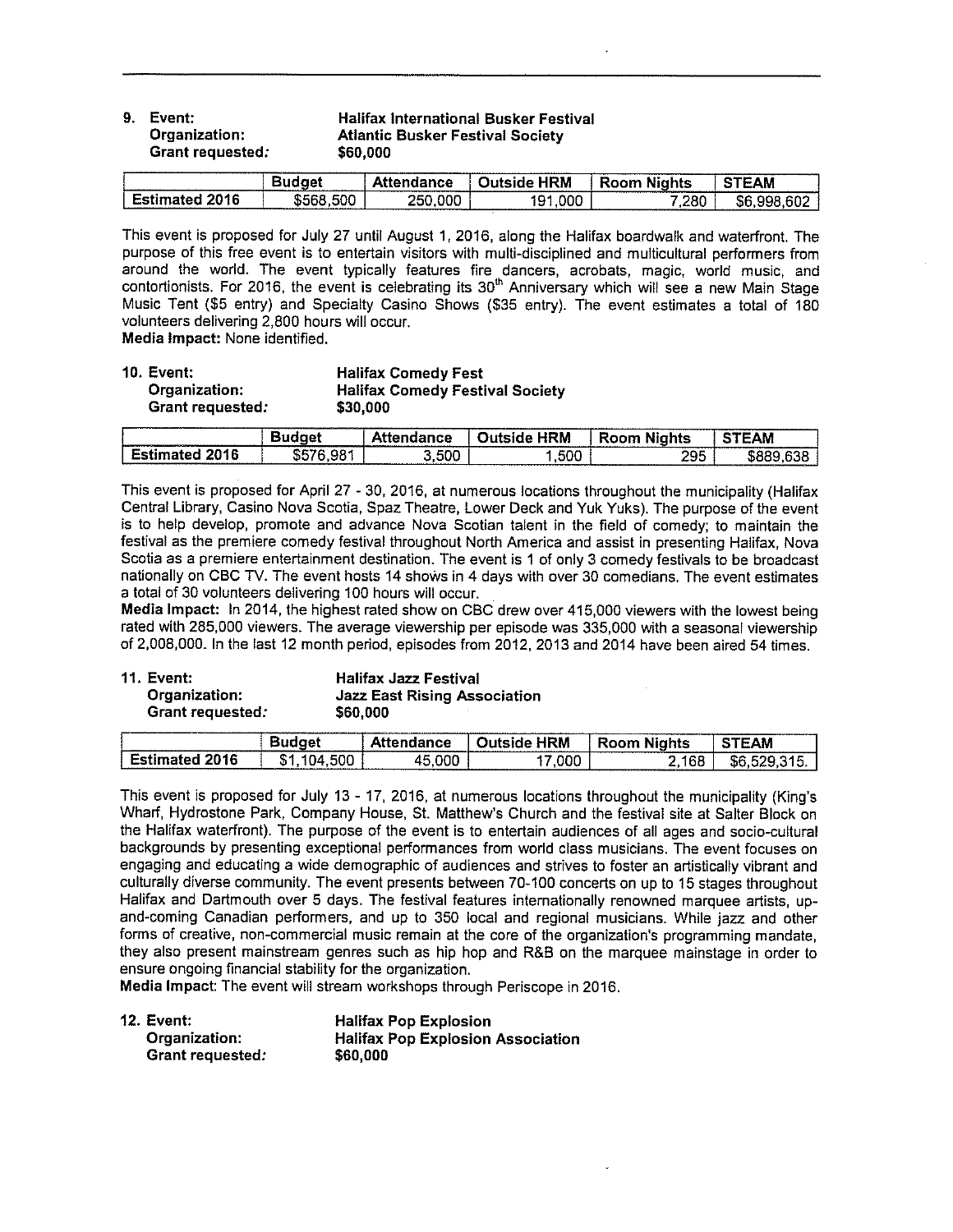| A MARINE DISTURBANCE CONTINUES IN THE                                      | ---               | Attendance | Outside HRM                                      | $\cdots$<br>Room Nights | TEAM                           |
|----------------------------------------------------------------------------|-------------------|------------|--------------------------------------------------|-------------------------|--------------------------------|
| $\sim$<br>Estimated 2016<br><b>Separate Committee Controller Committee</b> | --<br>'N4<br>س⊓ ⊽ | .000.      | .400<br>.<br>and stored the state states are the | 700                     | __________<br>m r<br>nar<br>ъ. |

This event is proposed for October 18 - 22, 2016, at various locations throughout the Halifax Peninsula. The purpose of the event is to present a world-class festival of new and innovative music and culture. The event presents 5 days of programming in 15 venues that range in capacity from 100 to 1,800 people. In addition to these <sup>5</sup> days, the event also offers a comedy performance program, Pop!Talks Music and Culture Keynotes and Pop!Expo (a free zine, record and craft fair). The event estimates a lotal of 300 volunteers delivering 3,000 hours will occur.

Media Impact: MTV has covered the festival in the past to produce 2 dedicated news pieces. The event is in negotiations to attract additional influential media outlets to cover the 2016 festival. In addition, Eastlink has run a weeklong program which had a total viewership of 600,000 individuals and the event is in discussions to generate online content and coverage for 2016,

| 13. Event:<br>Organization:<br>Grant requested: |               | Royal Nova Scotia International Tattoo<br>Royal Nova Scotia International Tattoo Society<br>\$300,000 |               |             |              |
|-------------------------------------------------|---------------|-------------------------------------------------------------------------------------------------------|---------------|-------------|--------------|
|                                                 | <b>Budget</b> | Attendance                                                                                            | ∐ Outside HRM | Room Nights | <b>STEAM</b> |

|                                 | laet                                    | Attendance        | <b>HRM</b><br>-Outside " | -<br>.<br><b>Room Nights</b> | <b>STEAM</b> |
|---------------------------------|-----------------------------------------|-------------------|--------------------------|------------------------------|--------------|
| $\sim$<br><b>Estimated 2016</b> | ---<br>$\Delta$ $\mathsf{R}^-$<br>- ወፌ. | 53.000<br>_______ | ---                      | 141                          | . RA'        |

This event is proposed for June 30 - July 7, 2016, at the Scotiabank Centre, Halifax. Other event locations include Grand Parade, Province House, Halifax Central Library, Victoria Park, Keshen Goodman Library, Dartmouth Ferry Terminal and the Halifax Stanfield airport. The purpose of the event is to produce and present a world class international cultural experience that will stimulate Canadian patriotism, attract tourists, educate youth, and strengthen international relations recognizing the Canadian forces. The event is a weeklong festival that offers a 2.5 hour show daily and also includes a Canada Day Parade and numerous free public performances at noon time throughout the municipality. The event estimates a total of 1,500 volunteers delivering 180,000 volunteer hours will occur.

Media Impact: The 2016 event is scheduled to continue its partnership with PBS affiliates in the United States of America which saw a reach of over 36 million viewers in 2015. The event is also in discussion with international stations in France, Germany and Scandinavia for broadcasting opportunities.

# 14. Event: Shearwater East Dartmouth Minor Hockey Association (SEDMHA)<br>Organization: SEDMHA Minor Hockey Tournament SEDMHA Minor Hockey Tournament Grant requested: \$35,000

| <b>The American Communication of the American Communication</b>                          | _________    | ance             | 1RM<br>----------- | .<br>1hts<br>,,,,,<br>------ | <b>STEAM</b>          |
|------------------------------------------------------------------------------------------|--------------|------------------|--------------------|------------------------------|-----------------------|
| -16<br>The property and and an entity of the contract of the contract of the contract of | $- -$<br>. . | .00C<br>--<br>จเ | ,000<br>הר         |                              | AQ.<br>.<br>л<br>____ |

This event is proposed for March 24 until April 3, and November 24 - 27, 2016, at 21 arenas across the municipality. The purpose of the event is to celebrate Minor Hockey on the East Coast. The event features teams ranging in age 6 to 17 years including both male and female teams competing in various divisions including Novice, Atom, Peewee, Bantam and Midget. The event has 3 major sections including the SEDMHA Minor Hockey Tournament and SEDMHA Novice Jamboree held in the spring and a SEDMHA Female Hockey Tournament held in the fall. The SEDMHA Minor Hockey Tournament is a 4 day weekend event featuring approximately 220 teams and 600 games across 18 arena venues. The SEDMHA Novice Jamboree is held the weekend prior to the SEDMHA Minor Tournament and is comprised of 65 novice teams in three skill levels. The SEDMHA Female Hockey Tournament is entering its third year and features over 55 Female teams from across the Maritime Provinces including Atom, Peewee Bantam and Midget teams. The event estimates that a total of 50 volunteers delivering 225 volunteer hours will occur.

Media Impact: The games will be live streamed on line for 2016.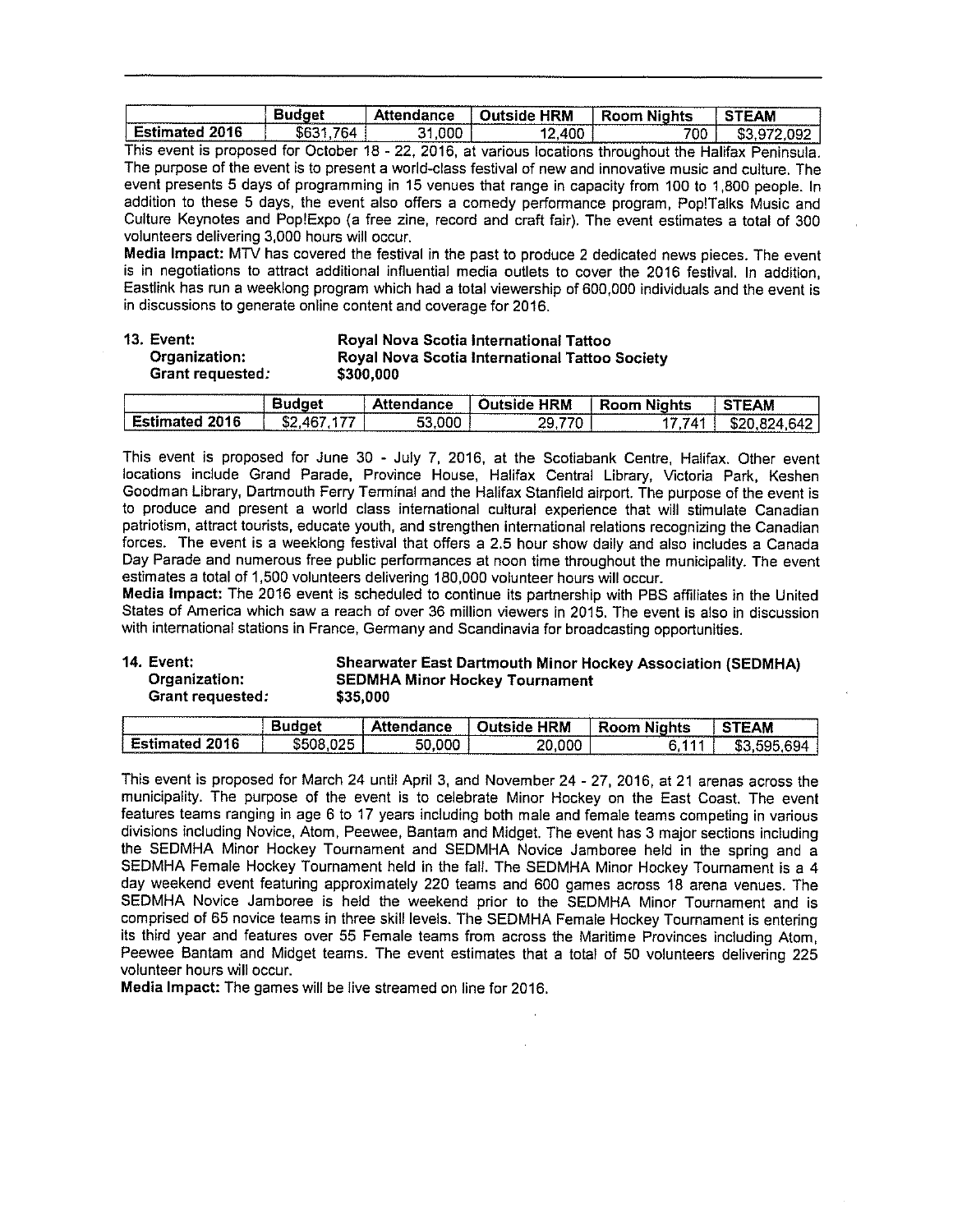#### Attachment 2 Event Evaluation

# Below are the scoring comparisons for each of the event grant programs offered through the MLSER:

| <b>Emerging Events Program</b>                   | Guaranteed<br>Room<br>6 | <b>Estimated</b><br>Room<br>20 | Tourism<br>Period<br>8 | <b>Event</b><br>Location<br>6 | <b>STEAM</b><br><b>NS Net</b><br>40 | Media       | Total |
|--------------------------------------------------|-------------------------|--------------------------------|------------------------|-------------------------------|-------------------------------------|-------------|-------|
| <b>Groundswell Music Festival</b>                | 2                       | 2                              | 8                      | ٥                             | 2                                   | 0           | 14    |
| <b>Tourism Events program</b>                    | Guaranteed<br>Room<br>5 | <b>Estimated</b><br>Room<br>25 | Tourism<br>Period<br>6 | Event<br>Location<br>4        | <b>STEAM</b><br><b>NS Net</b><br>40 | Media<br>20 | Total |
| <b>CIS Men's Basketball</b><br>Championship 2017 | 5                       | $\overline{2}$                 | 6                      | 0                             | 6                                   | 20          | 39    |
| Epic Dartmouth                                   | 0                       | 13                             | 0                      | 4                             |                                     | 0           | 24    |
| Hal-Con                                          | 5                       | 9                              | 6                      | 0                             | 9                                   | 0           | 33    |
| Cheer Expo                                       | 2                       | 25                             | 6                      | ٥                             | 11                                  | 0           | 44    |
| Maritime Race Weekend                            | 0                       | 20                             | 0                      | 2                             | 10                                  | 0           | 32    |
|                                                  | Guaranteed<br>Room      | <b>Estimated</b><br>Room       | Tourism<br>Period      | <b>Event</b><br>Location      | <b>STEAM</b><br><b>NS Net</b>       | Media       |       |
| <b>Signature Event Program</b>                   | 4                       | 30                             | 4                      | 2                             | 40                                  | 20          | Total |
| <b>Atlantic Film Festival</b>                    | 4                       | 24                             | o                      | 0                             | 22                                  | 8           | 58    |
| <b>Blue Nose Marathon</b>                        |                         | 15                             | 2                      | 0                             |                                     | 2           | 27    |
| Halifax Busker Festival                          |                         | 30                             | 0                      | 0                             | 27                                  | 0           | 59    |
| Halifax Comedy Festival                          | 2                       |                                | 2                      | ٥                             | 3                                   | 15          | 23    |
| <b>Halifax Jazz Festival</b>                     | 2                       | 18                             | 0                      | 0                             | 26                                  | 2           | 48    |
| Halifax Pop Explosion                            | 3                       | 7                              | 2                      | o                             | 15                                  | 5           | 32    |
| Royal NS International Tattoo                    |                         | 30                             | 0                      | 0                             | 40                                  | 20          | 94    |
| <b>SEDMHA</b>                                    | 0                       | 30                             | 2                      |                               | 14                                  | 2           | 49    |

Note: the score determines the amount of funding allocated to each event, up to the maximum determined by the SEAC guidelines.

 $\bar{q}$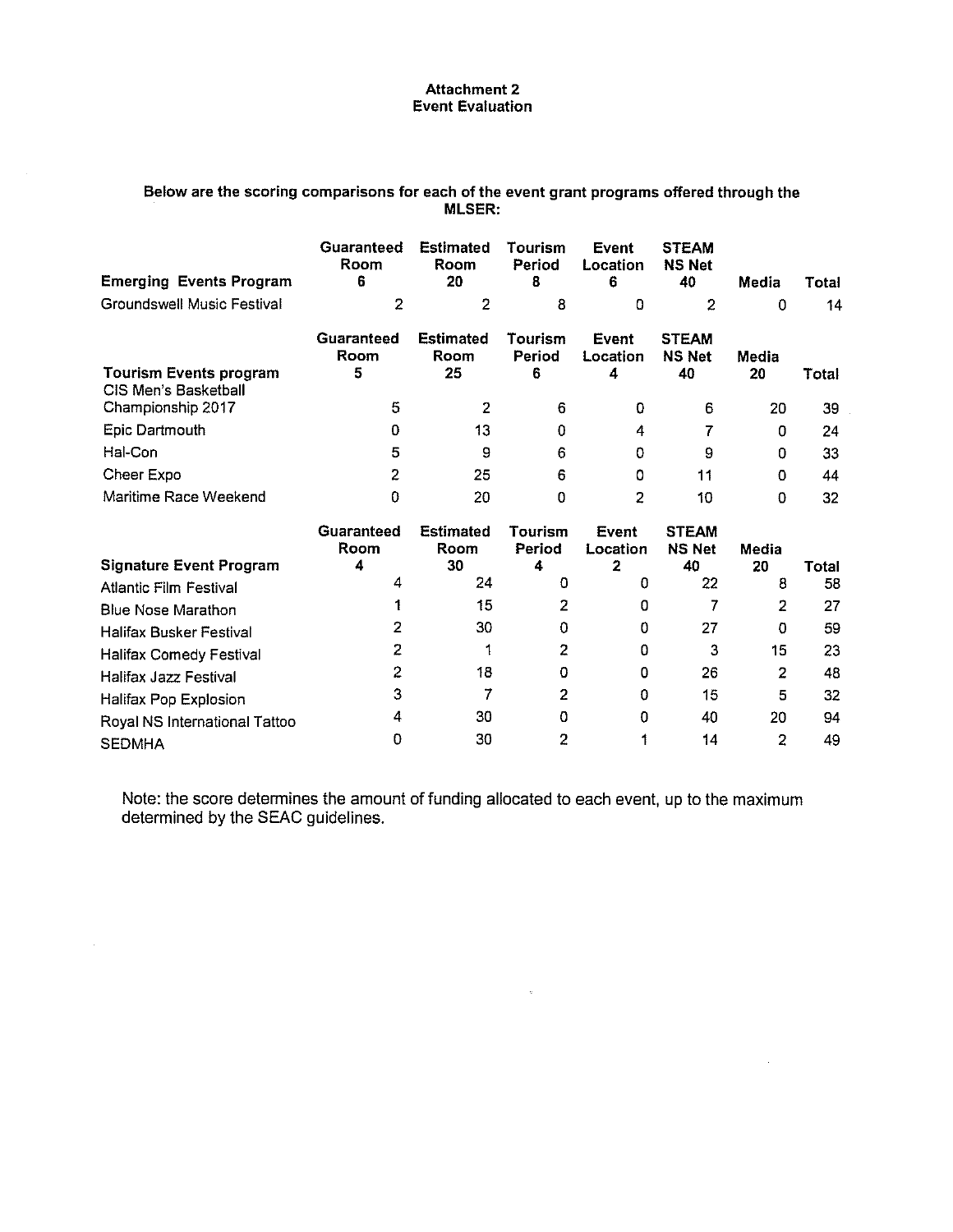# Attachment 2

 $\sim$   $\sim$ 

| Table 1 - Recommended Grant Awards for 2016/17 - MLSER (Q315) |                       |                  |
|---------------------------------------------------------------|-----------------------|------------------|
| <b>Emerging Events</b>                                        | <b>Staff</b>          | <b>SEAC</b>      |
|                                                               | <b>Recommendation</b> | Recommendation   |
| Groundswell Music Festival                                    | \$14,000              | \$14,000         |
| <b>Maritime Race Weekend</b>                                  | \$31,500              | \$15,000         |
| Total                                                         | \$45,500              | \$29,000         |
| <b>Tourism Events</b>                                         |                       |                  |
| CIS Final 8 Men's Basketball Championship 2017                | \$39,000              | \$39,000         |
| Epic Dartmouth                                                | \$45,000              | \$39,000         |
| Hal-Con                                                       | \$45,000              | \$39,000         |
| Cheer Expo                                                    | \$44,000              | \$30,000         |
| <b>SEDMHA</b>                                                 | Signature 3 year      | Tourism one year |
|                                                               | funding \$35,000      | funding \$35,000 |
| Total                                                         | \$208,000             | \$182,000        |
| <b>Signature Events</b>                                       |                       |                  |
| <b>Atlantic Film Festival</b>                                 | \$58,000              | \$40,000         |
| <b>Blue Nose Marathon</b>                                     | \$60,000              | \$60,000         |
| <b>Halifax International Busker Festival</b>                  | \$59,000              | \$50,000         |
| <b>Halifax Comedy Fest</b>                                    | \$23,000              | \$23,000         |
| <b>Halifax Jazz Festival</b>                                  | \$48,000              | \$45,000         |
| Halifax Pop Explosion                                         | \$40,000              | \$40,000         |
| Royal Nova Scotia International Tattoo                        | \$100,000             | \$100,000        |
| <b>SEDMHA</b>                                                 | \$35,000              | \$0              |
| <b>Total</b>                                                  | \$423,000             | \$358,000        |
| <b>Ineligible Events</b>                                      |                       |                  |
| Aileen Meagher                                                | <b>N/A</b>            | \$10,000         |
|                                                               |                       |                  |
| Total 2016/17 MLSER Events                                    | \$641,500             | \$579,000        |

 $\bar{\mathcal{A}}$ 

|                                                | Table 2 - Recommended Grant Awards for 2017/18 - MLSER (Q315) |                |  |  |  |  |
|------------------------------------------------|---------------------------------------------------------------|----------------|--|--|--|--|
| <b>Emerging Events</b>                         | <b>Staff</b>                                                  | <b>SEAC</b>    |  |  |  |  |
|                                                | Recommendation                                                | Recommendation |  |  |  |  |
| <b>Groundswell Music Festival</b>              | \$14,000                                                      | \$14,000       |  |  |  |  |
| Maritime Race Weekend                          | N/A                                                           | \$15,000       |  |  |  |  |
| <b>Total</b>                                   | \$14,000                                                      | \$29,000       |  |  |  |  |
| <b>Tourism Events</b>                          |                                                               |                |  |  |  |  |
| CIS Final 8 Men's Basketball Championship 2017 | \$39,000                                                      | \$39,000       |  |  |  |  |
| Total                                          | \$39,000                                                      | \$39,000       |  |  |  |  |
| <b>Signature Events</b>                        |                                                               |                |  |  |  |  |
| <b>Atlantic Film Festival</b>                  | \$58,000                                                      | \$40,000       |  |  |  |  |
| <b>Blue Nose Marathon</b>                      | \$43,500                                                      | \$43,500       |  |  |  |  |
| Halifax International Busker Festival          | \$59,000                                                      | \$50,000       |  |  |  |  |
| <b>Halifax Comedy Fest</b>                     | \$23,000                                                      | \$23,000       |  |  |  |  |
| <b>Halifax Jazz Festival</b>                   | \$48,000                                                      | \$45,000       |  |  |  |  |
| <b>Halifax Pop Explosion</b>                   | \$36,000                                                      | \$36,000       |  |  |  |  |
| Royal Nova Scotia International Tattoo         | \$97,000                                                      | \$97,000       |  |  |  |  |
| <b>SEDMHA</b>                                  | \$35,000                                                      | \$0            |  |  |  |  |
| Total                                          | \$399,500                                                     | \$334,500      |  |  |  |  |
|                                                |                                                               |                |  |  |  |  |
| Total 2017/18 MLSER Events                     | \$452,500                                                     | \$402,500      |  |  |  |  |

 $\sim 10^{-1}$